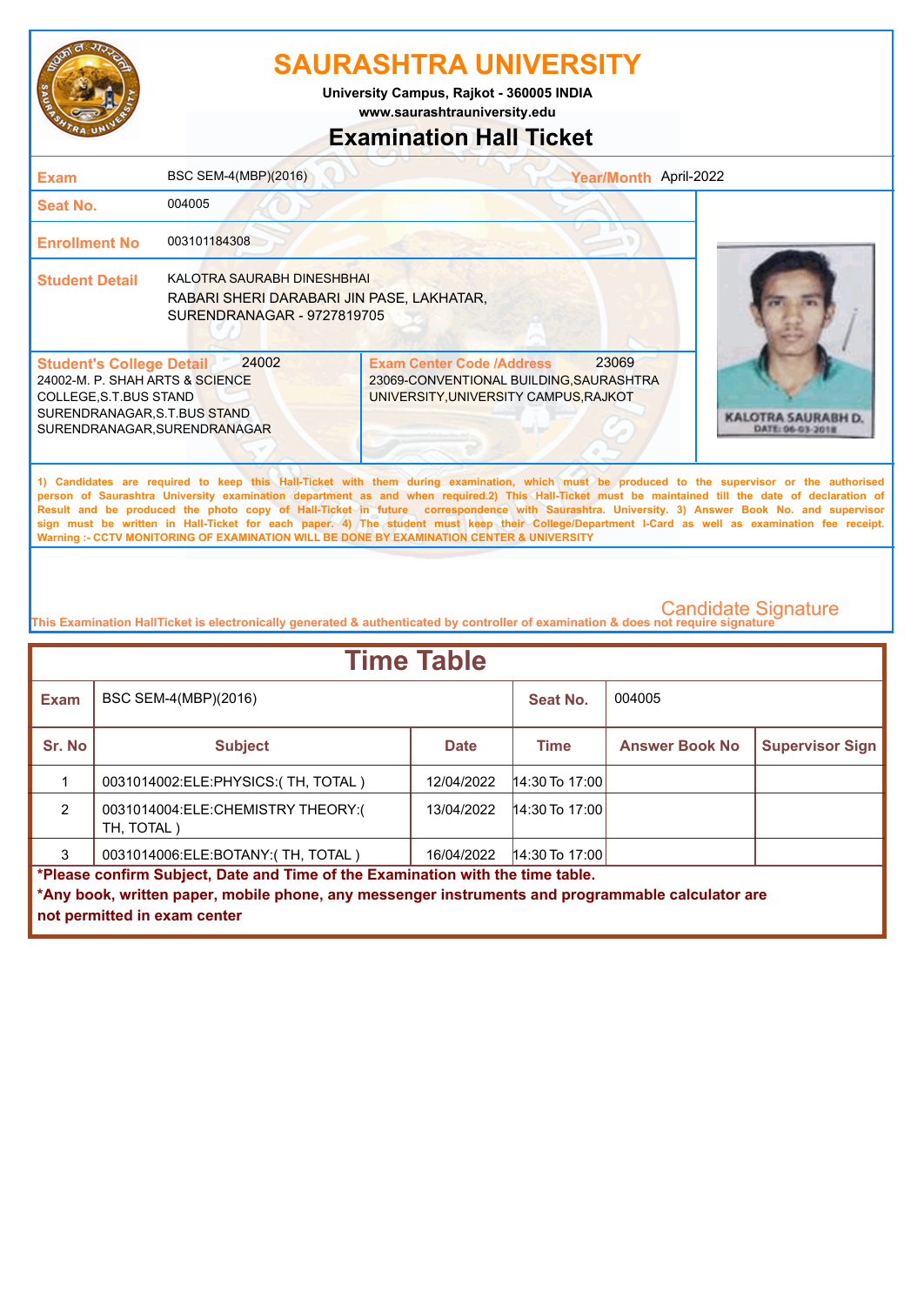

**www.saurashtrauniversity.edu University Campus, Rajkot - 360005 INDIA**

## **Examination Hall Ticket**

| <b>Exam</b>                                                                                                                                                                                                                                                                                                                                                                                                                                                                                                                                                                                                                                                                                         | BSC SEM-4(MBP)(2016)                                                                                     |                                                                                                                               | Year/Month April-2022 |  |
|-----------------------------------------------------------------------------------------------------------------------------------------------------------------------------------------------------------------------------------------------------------------------------------------------------------------------------------------------------------------------------------------------------------------------------------------------------------------------------------------------------------------------------------------------------------------------------------------------------------------------------------------------------------------------------------------------------|----------------------------------------------------------------------------------------------------------|-------------------------------------------------------------------------------------------------------------------------------|-----------------------|--|
| Seat No.                                                                                                                                                                                                                                                                                                                                                                                                                                                                                                                                                                                                                                                                                            | 004006                                                                                                   |                                                                                                                               |                       |  |
| <b>Enrollment No</b>                                                                                                                                                                                                                                                                                                                                                                                                                                                                                                                                                                                                                                                                                | 003101173183                                                                                             |                                                                                                                               |                       |  |
| <b>Student Detail</b>                                                                                                                                                                                                                                                                                                                                                                                                                                                                                                                                                                                                                                                                               | <b>PARMAR KAVAN VINODBHAI</b><br>AT PRAJAPTI PARK BH JOG ASHRAM, THANGADH,<br>SURENDRANAGAR - 9825636495 |                                                                                                                               |                       |  |
| <b>Student's College Detail</b><br>24002-M. P. SHAH ARTS & SCIENCE<br>COLLEGE, S.T.BUS STAND<br>SURENDRANAGAR, S.T.BUS STAND<br>SURENDRANAGAR, SURENDRANAGAR                                                                                                                                                                                                                                                                                                                                                                                                                                                                                                                                        | 24002                                                                                                    | 23069<br><b>Exam Center Code /Address</b><br>23069-CONVENTIONAL BUILDING, SAURASHTRA<br>UNIVERSITY, UNIVERSITY CAMPUS, RAJKOT |                       |  |
| 1) Candidates are required to keep this Hall-Ticket with them during examination, which must be produced to the supervisor or the authorised<br>person of Saurashtra University examination department as and when required.2) This Hall-Ticket must be maintained till the date of declaration of<br>Result and be produced the photo copy of Hall-Ticket in future correspondence with Saurashtra. University. 3) Answer Book No. and supervisor<br>sign must be written in Hall-Ticket for each paper. 4) The student must keep their College/Department I-Card as well as examination fee receipt.<br>Warning :- CCTV MONITORING OF EXAMINATION WILL BE DONE BY EXAMINATION CENTER & UNIVERSITY |                                                                                                          |                                                                                                                               |                       |  |
|                                                                                                                                                                                                                                                                                                                                                                                                                                                                                                                                                                                                                                                                                                     |                                                                                                          |                                                                                                                               |                       |  |

| <b>Time Table</b>                                                                                 |                                                 |             |                  |                       |                        |  |
|---------------------------------------------------------------------------------------------------|-------------------------------------------------|-------------|------------------|-----------------------|------------------------|--|
| <b>Exam</b>                                                                                       | BSC SEM-4(MBP)(2016)                            |             | Seat No.         | 004006                |                        |  |
| Sr. No                                                                                            | <b>Subject</b>                                  | <b>Date</b> | <b>Time</b>      | <b>Answer Book No</b> | <b>Supervisor Sign</b> |  |
|                                                                                                   | 0031014002:ELE:PHYSICS:(TH, TOTAL)              | 12/04/2022  | 14:30 To 17:00   |                       |                        |  |
| 2                                                                                                 | 0031014004:ELE:CHEMISTRY THEORY:(<br>TH, TOTAL) | 13/04/2022  | $14:30$ To 17:00 |                       |                        |  |
| 3                                                                                                 | 0031014008: ELE: MATHEMATICS: (TH,<br>TOTAL)    | 18/04/2022  | $14:30$ To 17:00 |                       |                        |  |
| *Please confirm Subject, Date and Time of the Examination with the time table.                    |                                                 |             |                  |                       |                        |  |
| *Any book, written paper, mobile phone, any messenger instruments and programmable calculator are |                                                 |             |                  |                       |                        |  |
|                                                                                                   | not permitted in exam center                    |             |                  |                       |                        |  |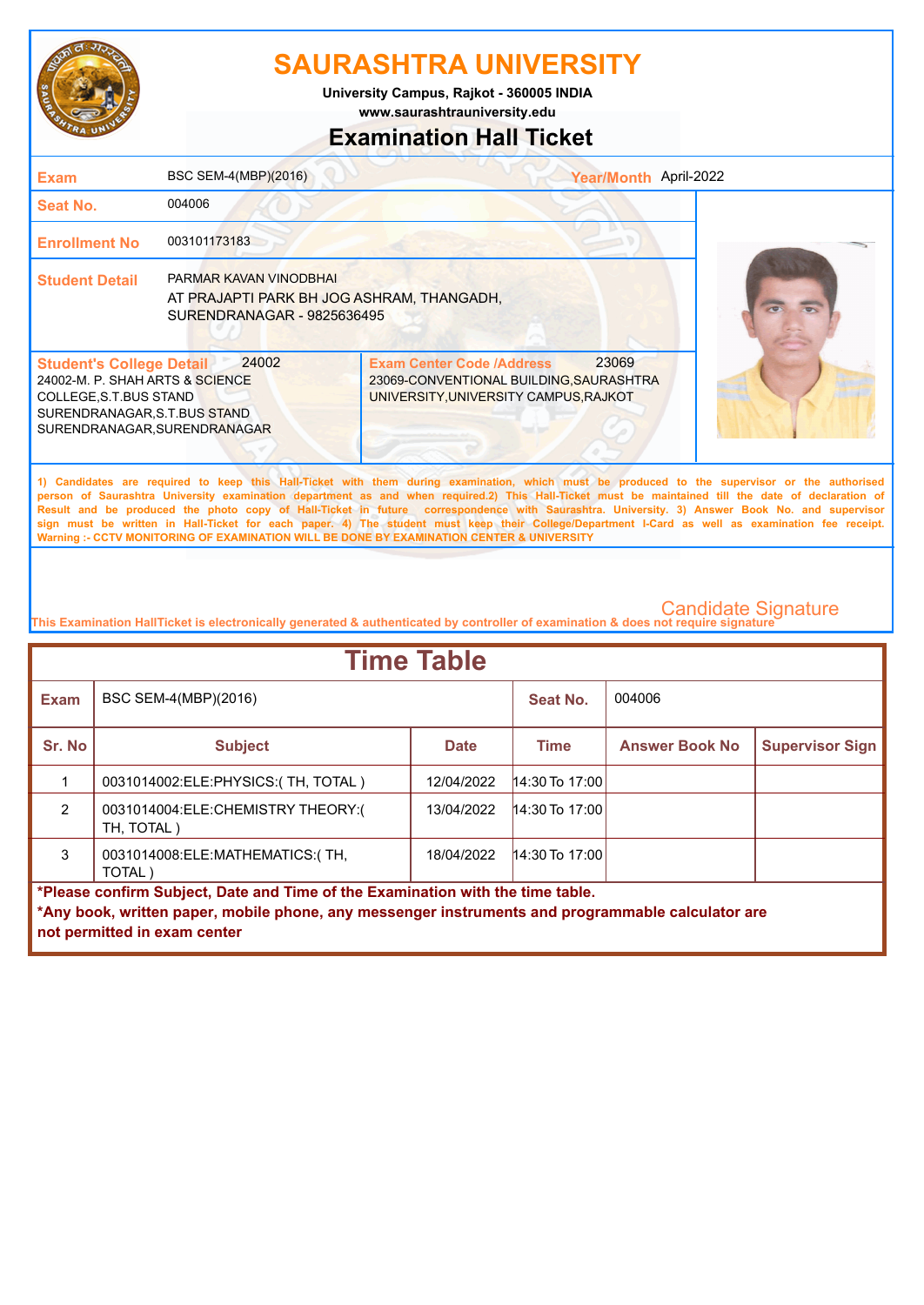

**www.saurashtrauniversity.edu University Campus, Rajkot - 360005 INDIA**

# **Examination Hall Ticket**

| <b>Exam</b>                                                                                                                                                  | BSC SEM-4(MBP)(2016)                                                                | Year/Month April-2022                                                                                                                                                                                                                                                                                                                                                                                                                                                                                                                                                                                                                                                                               |  |
|--------------------------------------------------------------------------------------------------------------------------------------------------------------|-------------------------------------------------------------------------------------|-----------------------------------------------------------------------------------------------------------------------------------------------------------------------------------------------------------------------------------------------------------------------------------------------------------------------------------------------------------------------------------------------------------------------------------------------------------------------------------------------------------------------------------------------------------------------------------------------------------------------------------------------------------------------------------------------------|--|
| Seat No.                                                                                                                                                     | 004007                                                                              |                                                                                                                                                                                                                                                                                                                                                                                                                                                                                                                                                                                                                                                                                                     |  |
| <b>Enrollment No</b>                                                                                                                                         | 003101176057                                                                        |                                                                                                                                                                                                                                                                                                                                                                                                                                                                                                                                                                                                                                                                                                     |  |
| <b>Student Detail</b>                                                                                                                                        | RATHOD PARTH HARESHBHAI<br>TO-JORAVARNAGAR, WADHAVAN, SURENDRANAGAR -<br>8490880414 |                                                                                                                                                                                                                                                                                                                                                                                                                                                                                                                                                                                                                                                                                                     |  |
| <b>Student's College Detail</b><br>24002-M. P. SHAH ARTS & SCIENCE<br>COLLEGE, S.T.BUS STAND<br>SURENDRANAGAR, S.T.BUS STAND<br>SURENDRANAGAR, SURENDRANAGAR | 24002                                                                               | 23069<br><b>Exam Center Code /Address</b><br>23069-CONVENTIONAL BUILDING, SAURASHTRA<br>UNIVERSITY, UNIVERSITY CAMPUS, RAJKOT                                                                                                                                                                                                                                                                                                                                                                                                                                                                                                                                                                       |  |
|                                                                                                                                                              |                                                                                     | 1) Candidates are required to keep this Hall-Ticket with them during examination, which must be produced to the supervisor or the authorised<br>person of Saurashtra University examination department as and when required.2) This Hall-Ticket must be maintained till the date of declaration of<br>Result and be produced the photo copy of Hall-Ticket in future correspondence with Saurashtra. University. 3) Answer Book No. and supervisor<br>sign must be written in Hall-Ticket for each paper. 4) The student must keep their College/Department I-Card as well as examination fee receipt.<br>Warning :- CCTV MONITORING OF EXAMINATION WILL BE DONE BY EXAMINATION CENTER & UNIVERSITY |  |
|                                                                                                                                                              |                                                                                     |                                                                                                                                                                                                                                                                                                                                                                                                                                                                                                                                                                                                                                                                                                     |  |

| <b>Time Table</b>                                                              |                                                                                                   |             |                  |                       |                        |  |
|--------------------------------------------------------------------------------|---------------------------------------------------------------------------------------------------|-------------|------------------|-----------------------|------------------------|--|
| <b>Exam</b>                                                                    | BSC SEM-4(MBP)(2016)                                                                              |             | Seat No.         | 004007                |                        |  |
| Sr. No                                                                         | <b>Subject</b>                                                                                    | <b>Date</b> | <b>Time</b>      | <b>Answer Book No</b> | <b>Supervisor Sign</b> |  |
|                                                                                | 0031014002:ELE:PHYSICS:(TH, TOTAL)                                                                | 12/04/2022  | 14:30 To 17:00   |                       |                        |  |
| $\mathcal{P}$                                                                  | 0031014004:ELE:CHEMISTRY THEORY:(<br>TH, TOTAL)                                                   | 13/04/2022  | $14:30$ To 17:00 |                       |                        |  |
| 3                                                                              | 0031014008: ELE: MATHEMATICS: (TH,<br>TOTAL)                                                      | 18/04/2022  | $14:30$ To 17:00 |                       |                        |  |
| *Please confirm Subject, Date and Time of the Examination with the time table. |                                                                                                   |             |                  |                       |                        |  |
|                                                                                | *Any book, written paper, mobile phone, any messenger instruments and programmable calculator are |             |                  |                       |                        |  |
|                                                                                | not permitted in exam center                                                                      |             |                  |                       |                        |  |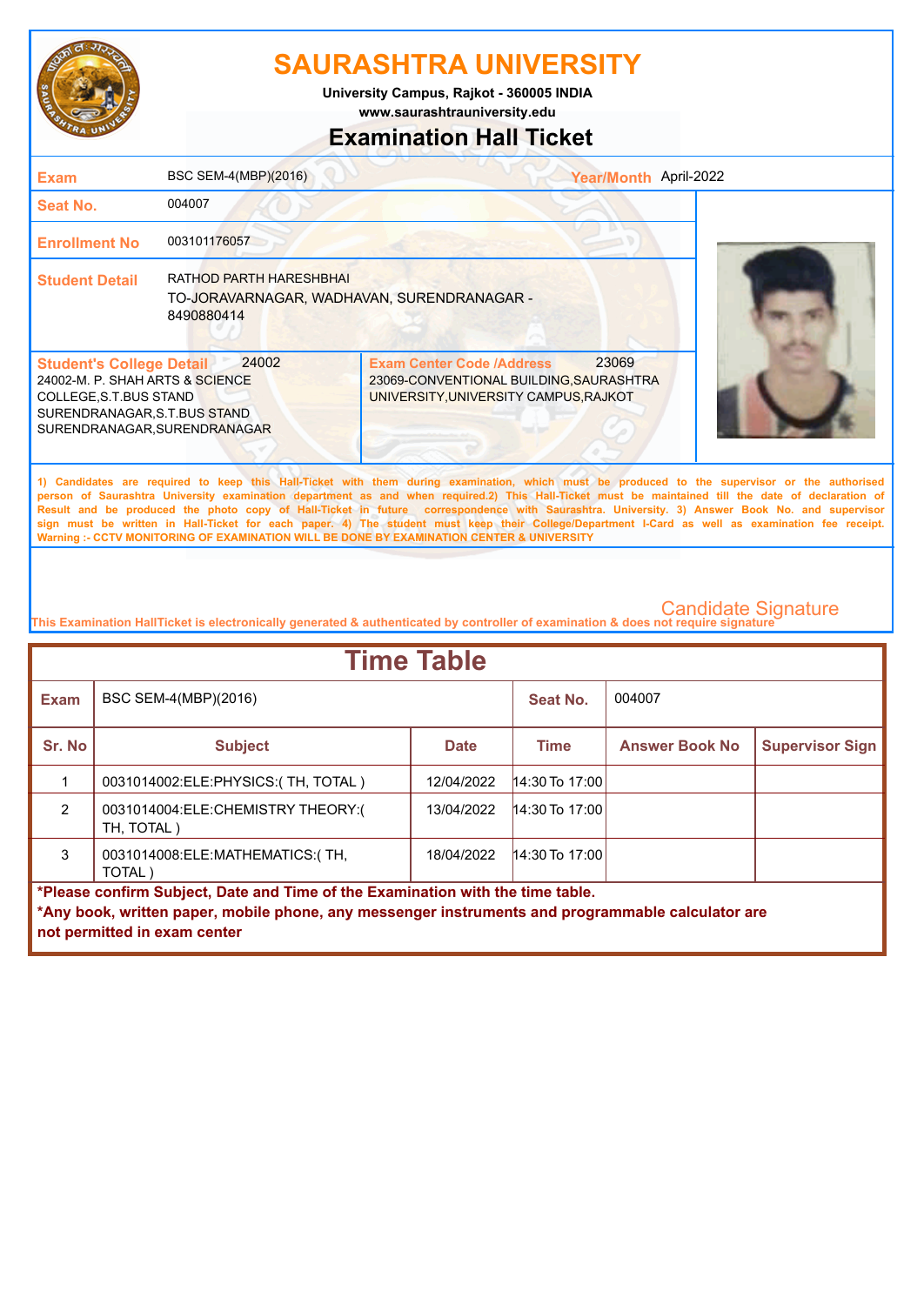

**University Campus, Rajkot - 360005 INDIA**

### **www.saurashtrauniversity.edu**

### **Examination Hall Ticket**

| <b>Exam</b>                                                                                                                                                  | <b>BSC SEM-4(MBP)(2016)</b>      |                                                                                                                                                                                                                                                                                                                                                                                                                                                                                                                                                                                                                                                                                                     | Year/Month April-2022 |                                            |
|--------------------------------------------------------------------------------------------------------------------------------------------------------------|----------------------------------|-----------------------------------------------------------------------------------------------------------------------------------------------------------------------------------------------------------------------------------------------------------------------------------------------------------------------------------------------------------------------------------------------------------------------------------------------------------------------------------------------------------------------------------------------------------------------------------------------------------------------------------------------------------------------------------------------------|-----------------------|--------------------------------------------|
| <b>Seat No.</b>                                                                                                                                              | 004008                           |                                                                                                                                                                                                                                                                                                                                                                                                                                                                                                                                                                                                                                                                                                     |                       |                                            |
| <b>Enrollment No</b>                                                                                                                                         | 003101185460                     |                                                                                                                                                                                                                                                                                                                                                                                                                                                                                                                                                                                                                                                                                                     |                       |                                            |
| <b>Student Detail</b>                                                                                                                                        | VADEKHANIYA RUTUDHVAJ RAYMALBHAI | NANA TIMBALA,, LIMBDI, SURENDRANAGAR - 9510520220                                                                                                                                                                                                                                                                                                                                                                                                                                                                                                                                                                                                                                                   |                       |                                            |
| <b>Student's College Detail</b><br>24002-M. P. SHAH ARTS & SCIENCE<br>COLLEGE, S.T.BUS STAND<br>SURENDRANAGAR, S.T.BUS STAND<br>SURENDRANAGAR, SURENDRANAGAR | 24002                            | <b>Exam Center Code /Address</b><br>23069-CONVENTIONAL BUILDING, SAURASHTRA<br>UNIVERSITY, UNIVERSITY CAMPUS, RAJKOT                                                                                                                                                                                                                                                                                                                                                                                                                                                                                                                                                                                | 23069                 | <b>VADEKHANIYA RUTUDHVAJ</b><br>05-03-2018 |
|                                                                                                                                                              |                                  | 1) Candidates are required to keep this Hall-Ticket with them during examination, which must be produced to the supervisor or the authorised<br>person of Saurashtra University examination department as and when required.2) This Hall-Ticket must be maintained till the date of declaration of<br>Result and be produced the photo copy of Hall-Ticket in future correspondence with Saurashtra. University. 3) Answer Book No. and supervisor<br>sign must be written in Hall-Ticket for each paper. 4) The student must keep their College/Department I-Card as well as examination fee receipt.<br>Warning :- CCTV MONITORING OF EXAMINATION WILL BE DONE BY EXAMINATION CENTER & UNIVERSITY |                       |                                            |

| <b>Time Table</b>                                                              |                                                                                                   |             |                  |                       |                        |  |
|--------------------------------------------------------------------------------|---------------------------------------------------------------------------------------------------|-------------|------------------|-----------------------|------------------------|--|
| <b>Exam</b>                                                                    | BSC SEM-4(MBP)(2016)                                                                              |             | Seat No.         | 004008                |                        |  |
| Sr. No                                                                         | <b>Subject</b>                                                                                    | <b>Date</b> | <b>Time</b>      | <b>Answer Book No</b> | <b>Supervisor Sign</b> |  |
|                                                                                | 0031014002: ELE: PHYSICS: (TH, TOTAL)                                                             | 12/04/2022  | $14:30$ To 17:00 |                       |                        |  |
| $\mathfrak{p}$                                                                 | 0031014004:ELE:CHEMISTRY THEORY:(<br>TH, TOTAL)                                                   | 13/04/2022  | $14:30$ To 17:00 |                       |                        |  |
| 3                                                                              | 0031014006:ELE:BOTANY:(TH, TOTAL)                                                                 | 16/04/2022  | $14:30$ To 17:00 |                       |                        |  |
| *Please confirm Subject, Date and Time of the Examination with the time table. |                                                                                                   |             |                  |                       |                        |  |
|                                                                                | *Any book, written paper, mobile phone, any messenger instruments and programmable calculator are |             |                  |                       |                        |  |
|                                                                                | not permitted in exam center                                                                      |             |                  |                       |                        |  |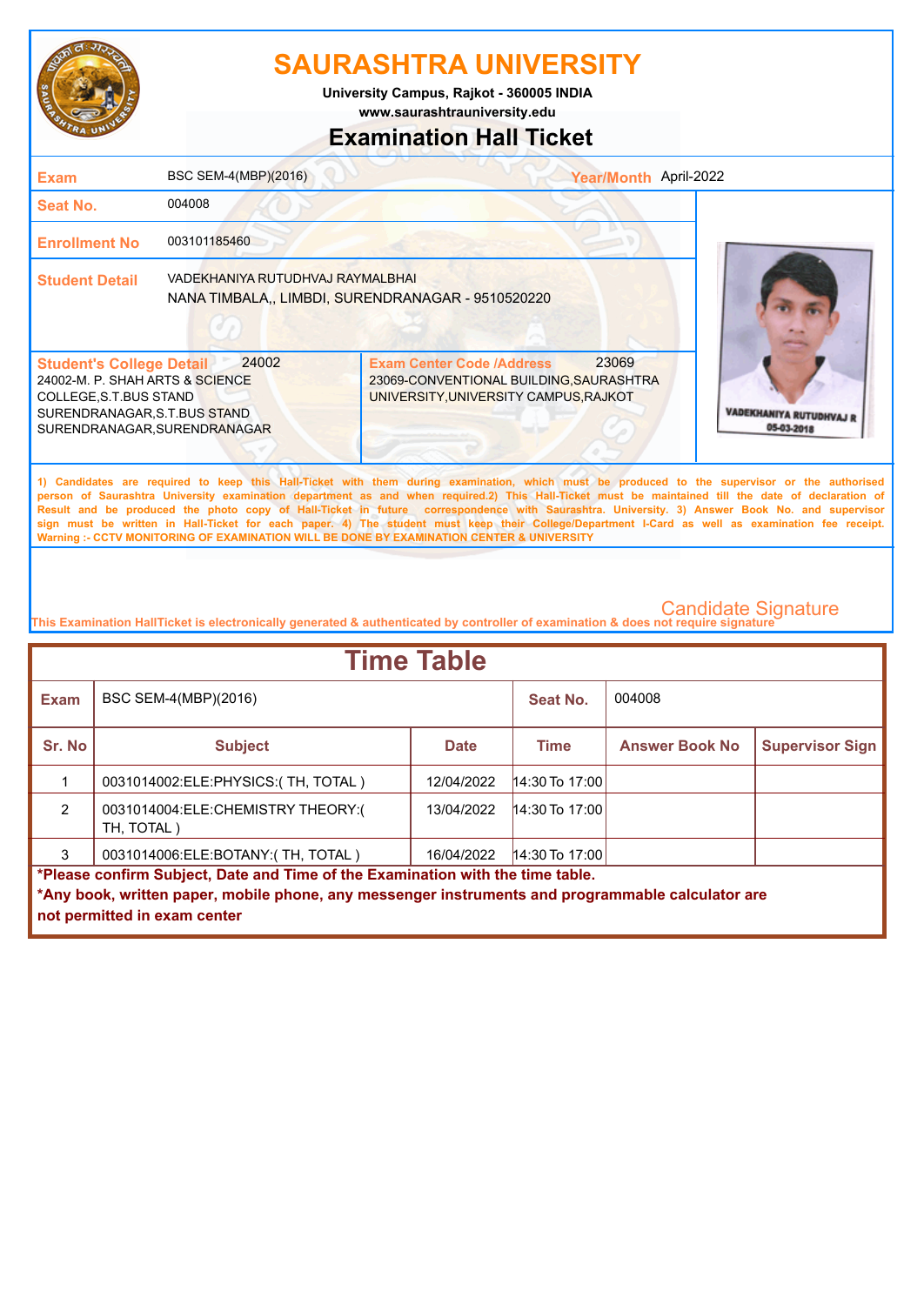

**www.saurashtrauniversity.edu University Campus, Rajkot - 360005 INDIA**

### **Examination Hall Ticket**

| <b>Exam</b>                                                                                                                                                  | BSC SEM-4(MBP)(2016)                                                                      | Year/Month April-2022                                                                                                                                                                                                                                                                                                                                                                                                                                                                                                                                                                                                                                                                               |  |
|--------------------------------------------------------------------------------------------------------------------------------------------------------------|-------------------------------------------------------------------------------------------|-----------------------------------------------------------------------------------------------------------------------------------------------------------------------------------------------------------------------------------------------------------------------------------------------------------------------------------------------------------------------------------------------------------------------------------------------------------------------------------------------------------------------------------------------------------------------------------------------------------------------------------------------------------------------------------------------------|--|
| <b>Seat No.</b>                                                                                                                                              | 004009                                                                                    |                                                                                                                                                                                                                                                                                                                                                                                                                                                                                                                                                                                                                                                                                                     |  |
| <b>Enrollment No</b>                                                                                                                                         | 003101173182                                                                              |                                                                                                                                                                                                                                                                                                                                                                                                                                                                                                                                                                                                                                                                                                     |  |
| <b>Student Detail</b>                                                                                                                                        | NAKIYA MAYURKUMAR SURESHBHAI<br>AT RATANPAR, SURENDRANAGAR, SURENDRANAGAR -<br>9727110012 |                                                                                                                                                                                                                                                                                                                                                                                                                                                                                                                                                                                                                                                                                                     |  |
| <b>Student's College Detail</b><br>24002-M. P. SHAH ARTS & SCIENCE<br>COLLEGE, S.T.BUS STAND<br>SURENDRANAGAR, S.T.BUS STAND<br>SURENDRANAGAR, SURENDRANAGAR | 24002                                                                                     | 23069<br><b>Exam Center Code /Address</b><br>23069-CONVENTIONAL BUILDING, SAURASHTRA<br>UNIVERSITY, UNIVERSITY CAMPUS, RAJKOT                                                                                                                                                                                                                                                                                                                                                                                                                                                                                                                                                                       |  |
|                                                                                                                                                              |                                                                                           | 1) Candidates are required to keep this Hall-Ticket with them during examination, which must be produced to the supervisor or the authorised<br>person of Saurashtra University examination department as and when required.2) This Hall-Ticket must be maintained till the date of declaration of<br>Result and be produced the photo copy of Hall-Ticket in future correspondence with Saurashtra. University. 3) Answer Book No. and supervisor<br>sign must be written in Hall-Ticket for each paper. 4) The student must keep their College/Department I-Card as well as examination fee receipt.<br>Warning :- CCTV MONITORING OF EXAMINATION WILL BE DONE BY EXAMINATION CENTER & UNIVERSITY |  |
|                                                                                                                                                              |                                                                                           |                                                                                                                                                                                                                                                                                                                                                                                                                                                                                                                                                                                                                                                                                                     |  |

| <b>Time Table</b>                                                                                 |                                                 |             |                  |                       |                        |
|---------------------------------------------------------------------------------------------------|-------------------------------------------------|-------------|------------------|-----------------------|------------------------|
| <b>Exam</b>                                                                                       | BSC SEM-4(MBP)(2016)                            |             | Seat No.         | 004009                |                        |
| Sr. No                                                                                            | <b>Subject</b>                                  | <b>Date</b> | <b>Time</b>      | <b>Answer Book No</b> | <b>Supervisor Sign</b> |
|                                                                                                   | 0031014004:ELE:CHEMISTRY THEORY:(<br>TH, TOTAL) | 13/04/2022  | $14:30$ To 17:00 |                       |                        |
| $\mathcal{P}$                                                                                     | 0031014008: ELE: MATHEMATICS: (TH,<br>TOTAL)    | 18/04/2022  | $14:30$ To 17:00 |                       |                        |
| *Please confirm Subject, Date and Time of the Examination with the time table.                    |                                                 |             |                  |                       |                        |
| *Any book, written paper, mobile phone, any messenger instruments and programmable calculator are |                                                 |             |                  |                       |                        |
|                                                                                                   | not permitted in exam center                    |             |                  |                       |                        |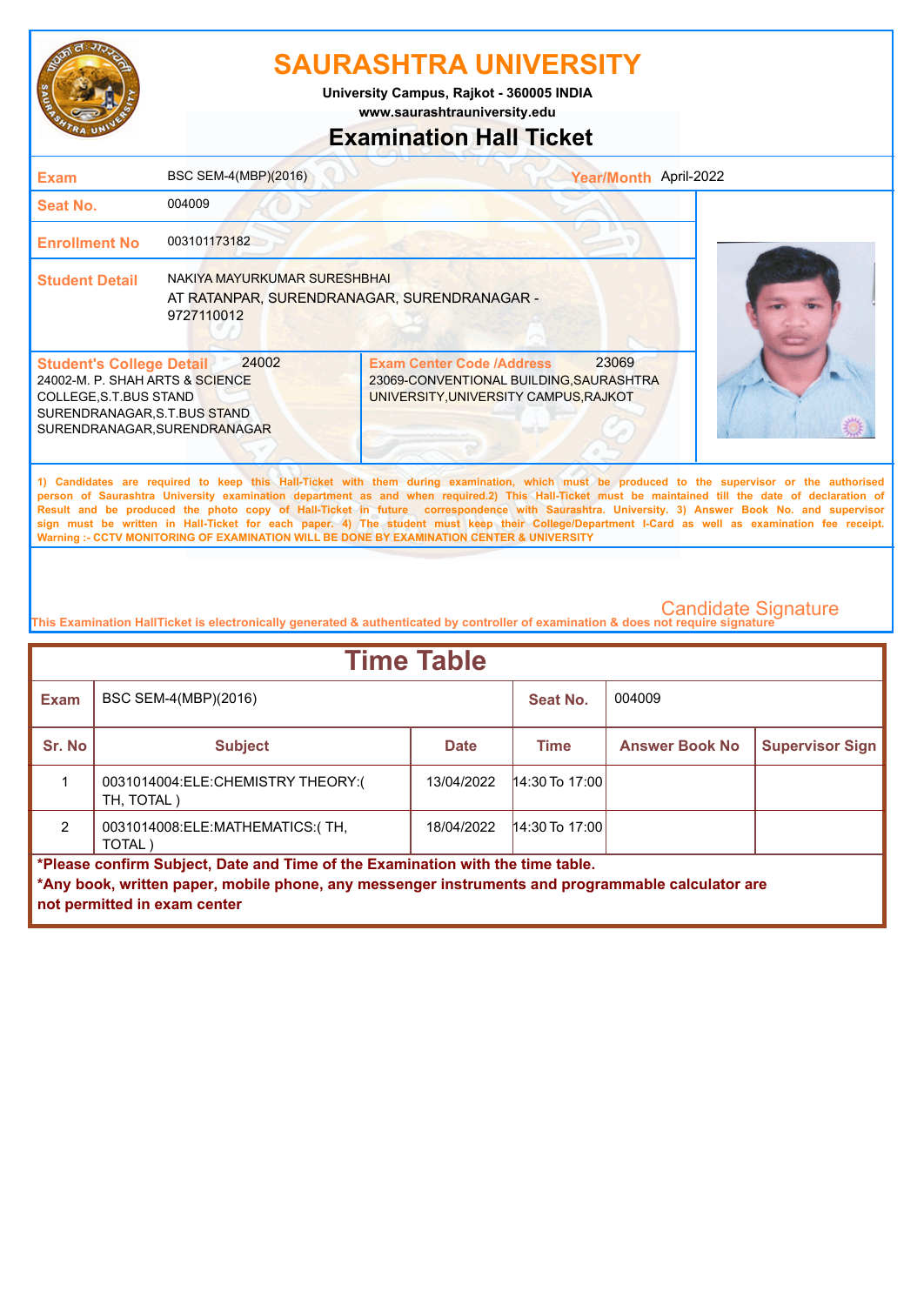

**www.saurashtrauniversity.edu University Campus, Rajkot - 360005 INDIA**

### **Examination Hall Ticket**

| <b>Exam</b>                                                                                                                                                   | BSC SEM-4(MBP)(2016)                                | Year/Month April-2022                                                                                                                                                                                                                                                                                                                                                                                                                                                                                                                                                                                                                                                                               |
|---------------------------------------------------------------------------------------------------------------------------------------------------------------|-----------------------------------------------------|-----------------------------------------------------------------------------------------------------------------------------------------------------------------------------------------------------------------------------------------------------------------------------------------------------------------------------------------------------------------------------------------------------------------------------------------------------------------------------------------------------------------------------------------------------------------------------------------------------------------------------------------------------------------------------------------------------|
| <b>Seat No.</b>                                                                                                                                               | 004010                                              |                                                                                                                                                                                                                                                                                                                                                                                                                                                                                                                                                                                                                                                                                                     |
| <b>Enrollment No</b>                                                                                                                                          | 003101185448                                        |                                                                                                                                                                                                                                                                                                                                                                                                                                                                                                                                                                                                                                                                                                     |
| <b>Student Detail</b>                                                                                                                                         | <b>MERADIYA BHAVESHBHAI AMRATBHAI</b><br>9904940476 | KHARAGODHA STATION, ODHU, PATDI, SURENDRANAGAR -                                                                                                                                                                                                                                                                                                                                                                                                                                                                                                                                                                                                                                                    |
| <b>Student's College Detail</b><br>24002-M. P. SHAH ARTS & SCIENCE<br>COLLEGE, S.T. BUS STAND<br>SURENDRANAGAR, S.T.BUS STAND<br>SURENDRANAGAR, SURENDRANAGAR | 24002                                               | 23069<br><b>Exam Center Code /Address</b><br>23069-CONVENTIONAL BUILDING, SAURASHTRA<br>UNIVERSITY, UNIVERSITY CAMPUS, RAJKOT                                                                                                                                                                                                                                                                                                                                                                                                                                                                                                                                                                       |
|                                                                                                                                                               |                                                     | 1) Candidates are required to keep this Hall-Ticket with them during examination, which must be produced to the supervisor or the authorised<br>person of Saurashtra University examination department as and when required.2) This Hall-Ticket must be maintained till the date of declaration of<br>Result and be produced the photo copy of Hall-Ticket in future correspondence with Saurashtra. University. 3) Answer Book No. and supervisor<br>sign must be written in Hall-Ticket for each paper. 4) The student must keep their College/Department I-Card as well as examination fee receipt.<br>Warning :- CCTV MONITORING OF EXAMINATION WILL BE DONE BY EXAMINATION CENTER & UNIVERSITY |

| <b>Time Table</b>                                                                                                                                                                   |                                              |             |                  |                       |                        |
|-------------------------------------------------------------------------------------------------------------------------------------------------------------------------------------|----------------------------------------------|-------------|------------------|-----------------------|------------------------|
| <b>Exam</b>                                                                                                                                                                         | BSC SEM-4(MBP)(2016)                         |             | Seat No.         | 004010                |                        |
| Sr. No                                                                                                                                                                              | <b>Subject</b>                               | <b>Date</b> | <b>Time</b>      | <b>Answer Book No</b> | <b>Supervisor Sign</b> |
|                                                                                                                                                                                     | 0031014002:ELE:PHYSICS:(TH, TOTAL)           | 12/04/2022  | $14:30$ To 17:00 |                       |                        |
| $\mathfrak{p}$                                                                                                                                                                      | 0031014008: ELE: MATHEMATICS: (TH,<br>TOTAL) | 18/04/2022  | $14:30$ To 17:00 |                       |                        |
| *Please confirm Subject, Date and Time of the Examination with the time table.<br>*Any book, written paper, mobile phone, any messenger instruments and programmable calculator are |                                              |             |                  |                       |                        |
|                                                                                                                                                                                     | not permitted in exam center                 |             |                  |                       |                        |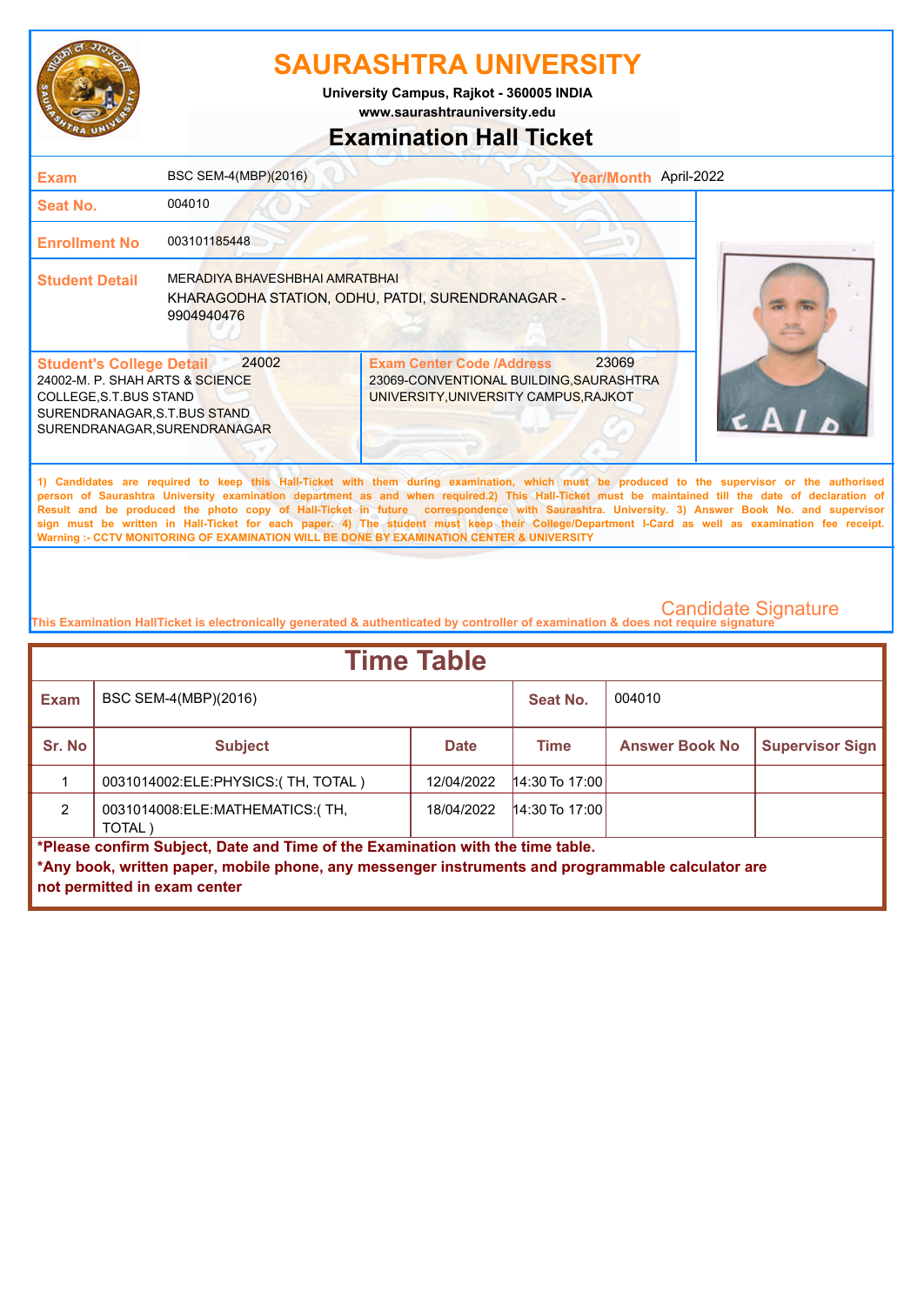

**University Campus, Rajkot - 360005 INDIA**

**www.saurashtrauniversity.edu**

### **Examination Hall Ticket**

| <b>Exam</b>                                                                                                                                                  | BSC SEM-4(MBP)(2016)                                      |                                                                                                                                                                                                                                                                                                                                                                                                                                                                                                                                                                                                                                                                                                     | Year/Month April-2022 |  |
|--------------------------------------------------------------------------------------------------------------------------------------------------------------|-----------------------------------------------------------|-----------------------------------------------------------------------------------------------------------------------------------------------------------------------------------------------------------------------------------------------------------------------------------------------------------------------------------------------------------------------------------------------------------------------------------------------------------------------------------------------------------------------------------------------------------------------------------------------------------------------------------------------------------------------------------------------------|-----------------------|--|
| Seat No.                                                                                                                                                     | 004011                                                    |                                                                                                                                                                                                                                                                                                                                                                                                                                                                                                                                                                                                                                                                                                     |                       |  |
| <b>Enrollment No</b>                                                                                                                                         | 003101184340                                              |                                                                                                                                                                                                                                                                                                                                                                                                                                                                                                                                                                                                                                                                                                     |                       |  |
| <b>Student Detail</b>                                                                                                                                        | MAKWANA CHETANKUMAR HIRABHAI<br>SOLDI.<br>TA-DHRANGADHRA, | DIS-SURENDRANAGAR, DHRANGADHRA, SURENDRANAGAR -                                                                                                                                                                                                                                                                                                                                                                                                                                                                                                                                                                                                                                                     |                       |  |
| <b>Student's College Detail</b><br>24002-M. P. SHAH ARTS & SCIENCE<br>COLLEGE, S.T.BUS STAND<br>SURENDRANAGAR, S.T.BUS STAND<br>SURENDRANAGAR, SURENDRANAGAR | 24002                                                     | <b>Exam Center Code /Address</b><br>23069-CONVENTIONAL BUILDING, SAURASHTRA<br>UNIVERSITY, UNIVERSITY CAMPUS, RAJKOT                                                                                                                                                                                                                                                                                                                                                                                                                                                                                                                                                                                | 23069                 |  |
|                                                                                                                                                              |                                                           | 1) Candidates are required to keep this Hall-Ticket with them during examination, which must be produced to the supervisor or the authorised<br>person of Saurashtra University examination department as and when required.2) This Hall-Ticket must be maintained till the date of declaration of<br>Result and be produced the photo copy of Hall-Ticket in future correspondence with Saurashtra. University. 3) Answer Book No. and supervisor<br>sign must be written in Hall-Ticket for each paper. 4) The student must keep their College/Department I-Card as well as examination fee receipt.<br>Warning :- CCTV MONITORING OF EXAMINATION WILL BE DONE BY EXAMINATION CENTER & UNIVERSITY |                       |  |

| <b>Time Table</b>                                                              |                                                                                                                                   |             |                  |                       |                        |
|--------------------------------------------------------------------------------|-----------------------------------------------------------------------------------------------------------------------------------|-------------|------------------|-----------------------|------------------------|
| <b>Exam</b>                                                                    | BSC SEM-4(MBP)(2016)                                                                                                              |             | Seat No.         | 004011                |                        |
| Sr. No                                                                         | <b>Subject</b>                                                                                                                    | <b>Date</b> | <b>Time</b>      | <b>Answer Book No</b> | <b>Supervisor Sign</b> |
|                                                                                | 0031014002:ELE:PHYSICS:(TH, TOTAL)                                                                                                | 12/04/2022  | $14:30$ To 17:00 |                       |                        |
| $\mathcal{P}$                                                                  | 0031014008: ELE: MATHEMATICS: (TH,<br>TOTAL)                                                                                      | 18/04/2022  | $14:30$ To 17:00 |                       |                        |
| *Please confirm Subject, Date and Time of the Examination with the time table. |                                                                                                                                   |             |                  |                       |                        |
|                                                                                | *Any book, written paper, mobile phone, any messenger instruments and programmable calculator are<br>not permitted in exam center |             |                  |                       |                        |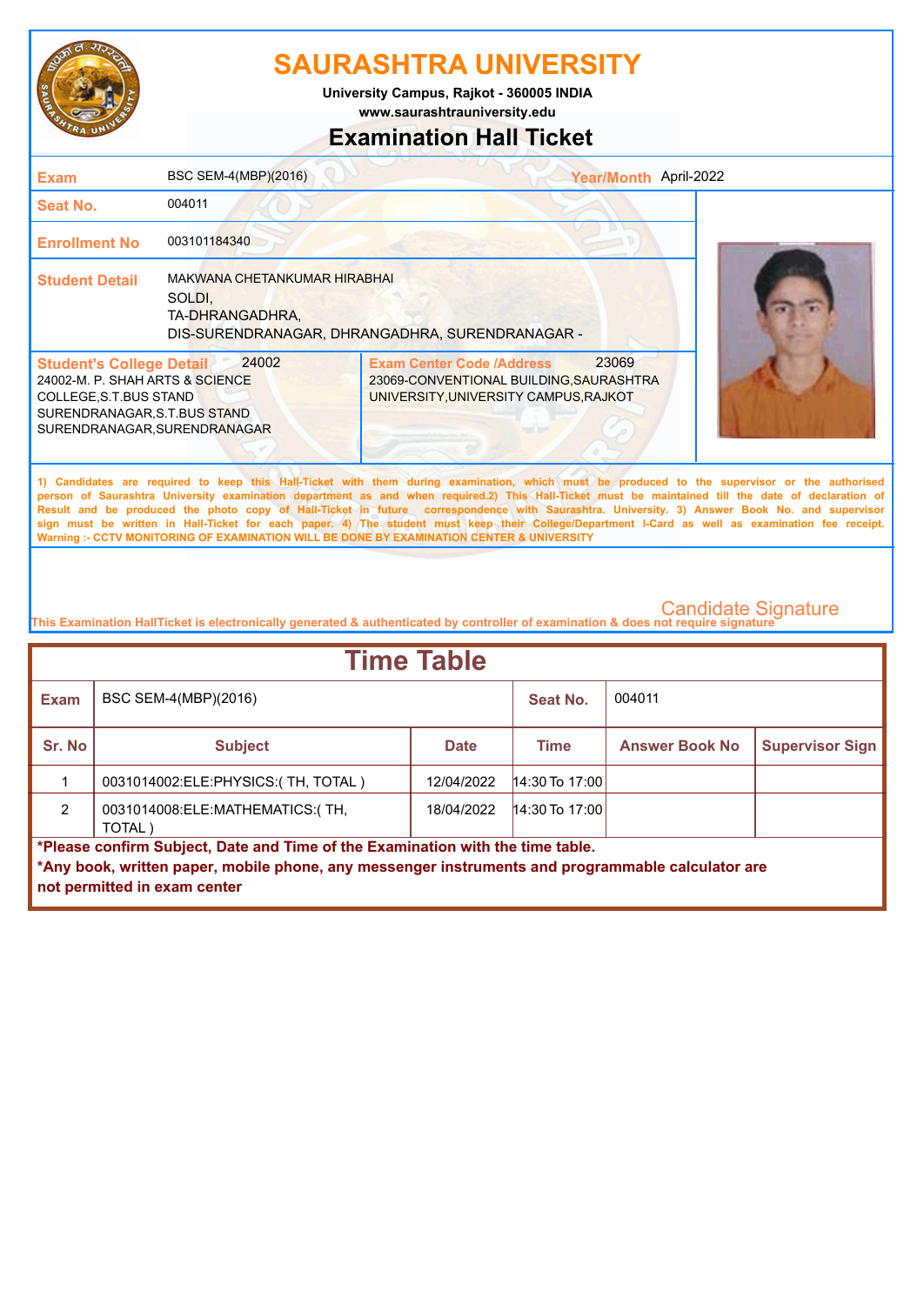

**University Campus, Rajkot - 360005 INDIA**

**www.saurashtrauniversity.edu**

### **Examination Hall Ticket**

| <b>Exam</b>                                                                                                                                                  | BSC SEM-4(MBP)(2016)           | Year/Month April-2022                                                                                                                                                                                                                                                                                                                                                                                                                                                                                                                                                                                                                                                                               |  |
|--------------------------------------------------------------------------------------------------------------------------------------------------------------|--------------------------------|-----------------------------------------------------------------------------------------------------------------------------------------------------------------------------------------------------------------------------------------------------------------------------------------------------------------------------------------------------------------------------------------------------------------------------------------------------------------------------------------------------------------------------------------------------------------------------------------------------------------------------------------------------------------------------------------------------|--|
| Seat No.                                                                                                                                                     | 004013                         |                                                                                                                                                                                                                                                                                                                                                                                                                                                                                                                                                                                                                                                                                                     |  |
| <b>Enrollment No</b>                                                                                                                                         | 003101175904                   |                                                                                                                                                                                                                                                                                                                                                                                                                                                                                                                                                                                                                                                                                                     |  |
| <b>Student Detail</b>                                                                                                                                        | <b>JOSHI MITESH GIRISHBHAI</b> | TO-WADHAVAN, WADHAVAN, SURENDRANAGAR - 8141632700                                                                                                                                                                                                                                                                                                                                                                                                                                                                                                                                                                                                                                                   |  |
| <b>Student's College Detail</b><br>24002-M. P. SHAH ARTS & SCIENCE<br>COLLEGE, S.T.BUS STAND<br>SURENDRANAGAR, S.T.BUS STAND<br>SURENDRANAGAR, SURENDRANAGAR | 24002                          | 23069<br><b>Exam Center Code /Address</b><br>23069-CONVENTIONAL BUILDING, SAURASHTRA<br>UNIVERSITY, UNIVERSITY CAMPUS, RAJKOT                                                                                                                                                                                                                                                                                                                                                                                                                                                                                                                                                                       |  |
|                                                                                                                                                              |                                | 1) Candidates are required to keep this Hall-Ticket with them during examination, which must be produced to the supervisor or the authorised<br>person of Saurashtra University examination department as and when required.2) This Hall-Ticket must be maintained till the date of declaration of<br>Result and be produced the photo copy of Hall-Ticket in future correspondence with Saurashtra. University. 3) Answer Book No. and supervisor<br>sign must be written in Hall-Ticket for each paper. 4) The student must keep their College/Department I-Card as well as examination fee receipt.<br>Warning :- CCTV MONITORING OF EXAMINATION WILL BE DONE BY EXAMINATION CENTER & UNIVERSITY |  |

| <b>Time Table</b>                                                                                                                                                                                                   |                                                 |             |                  |                       |                        |
|---------------------------------------------------------------------------------------------------------------------------------------------------------------------------------------------------------------------|-------------------------------------------------|-------------|------------------|-----------------------|------------------------|
| <b>Exam</b>                                                                                                                                                                                                         | BSC SEM-4(MBP)(2016)                            |             | Seat No.         | 004013                |                        |
| Sr. No                                                                                                                                                                                                              | <b>Subject</b>                                  | <b>Date</b> | <b>Time</b>      | <b>Answer Book No</b> | <b>Supervisor Sign</b> |
|                                                                                                                                                                                                                     | 0031014002: ELE: PHYSICS: (TH, TOTAL)           | 12/04/2022  | $14:30$ To 17:00 |                       |                        |
| $\mathcal{P}$                                                                                                                                                                                                       | 0031014004:ELE:CHEMISTRY THEORY:(<br>TH, TOTAL) | 13/04/2022  | $14:30$ To 17:00 |                       |                        |
| *Please confirm Subject, Date and Time of the Examination with the time table.<br>*Any book, written paper, mobile phone, any messenger instruments and programmable calculator are<br>not permitted in exam center |                                                 |             |                  |                       |                        |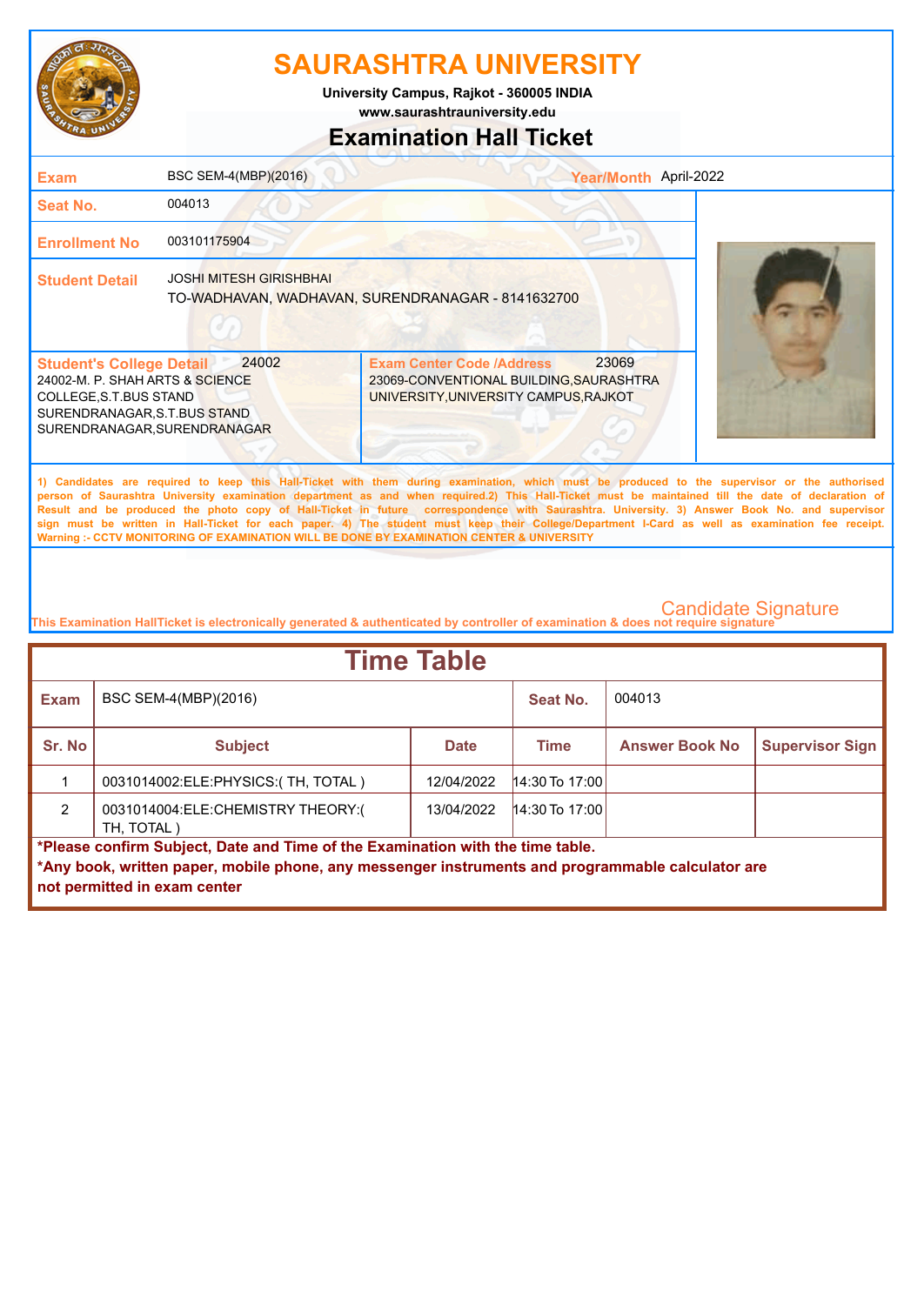

**www.saurashtrauniversity.edu University Campus, Rajkot - 360005 INDIA**

### **Examination Hall Ticket**

| <b>Exam</b>                                                                                                                                                   | BSC SEM-4(MBP)(2016)                                         |                                                                                                                                                                                                                                                                                                                                                                                                                                                                                                                                                                                                                                                                                                     | Year/Month April-2022 |
|---------------------------------------------------------------------------------------------------------------------------------------------------------------|--------------------------------------------------------------|-----------------------------------------------------------------------------------------------------------------------------------------------------------------------------------------------------------------------------------------------------------------------------------------------------------------------------------------------------------------------------------------------------------------------------------------------------------------------------------------------------------------------------------------------------------------------------------------------------------------------------------------------------------------------------------------------------|-----------------------|
| Seat No.                                                                                                                                                      | 004014                                                       |                                                                                                                                                                                                                                                                                                                                                                                                                                                                                                                                                                                                                                                                                                     |                       |
| <b>Enrollment No</b>                                                                                                                                          | 003101184331                                                 |                                                                                                                                                                                                                                                                                                                                                                                                                                                                                                                                                                                                                                                                                                     |                       |
| <b>Student Detail</b>                                                                                                                                         | <b>LAKUM NITINKUMAR LAXMANBHAI</b><br><b>NEAR WATER TANK</b> | AT-KOTHARIYA, WADHWAN, SURENDRANAGAR - 9737001422                                                                                                                                                                                                                                                                                                                                                                                                                                                                                                                                                                                                                                                   |                       |
| <b>Student's College Detail</b><br>24002-M. P. SHAH ARTS & SCIENCE<br>COLLEGE, S.T. BUS STAND<br>SURENDRANAGAR, S.T.BUS STAND<br>SURENDRANAGAR, SURENDRANAGAR | 24002                                                        | 23069<br><b>Exam Center Code /Address</b><br>23069-CONVENTIONAL BUILDING, SAURASHTRA<br>UNIVERSITY, UNIVERSITY CAMPUS, RAJKOT                                                                                                                                                                                                                                                                                                                                                                                                                                                                                                                                                                       |                       |
|                                                                                                                                                               |                                                              | 1) Candidates are required to keep this Hall-Ticket with them during examination, which must be produced to the supervisor or the authorised<br>person of Saurashtra University examination department as and when required.2) This Hall-Ticket must be maintained till the date of declaration of<br>Result and be produced the photo copy of Hall-Ticket in future correspondence with Saurashtra. University. 3) Answer Book No. and supervisor<br>sign must be written in Hall-Ticket for each paper. 4) The student must keep their College/Department I-Card as well as examination fee receipt.<br>Warning :- CCTV MONITORING OF EXAMINATION WILL BE DONE BY EXAMINATION CENTER & UNIVERSITY |                       |

| <b>Time Table</b> |                                                                                                                                                                                                                     |             |                  |                       |                        |  |
|-------------------|---------------------------------------------------------------------------------------------------------------------------------------------------------------------------------------------------------------------|-------------|------------------|-----------------------|------------------------|--|
| <b>Exam</b>       | BSC SEM-4(MBP)(2016)                                                                                                                                                                                                |             | Seat No.         | 004014                |                        |  |
| Sr. No            | <b>Subject</b>                                                                                                                                                                                                      | <b>Date</b> | <b>Time</b>      | <b>Answer Book No</b> | <b>Supervisor Sign</b> |  |
|                   | 0031014002:ELE:PHYSICS:(TH, TOTAL)                                                                                                                                                                                  | 12/04/2022  | $14:30$ To 17:00 |                       |                        |  |
| $\mathcal{P}$     | 0031014004:ELE:CHEMISTRY THEORY:(<br>TH. TOTAL)                                                                                                                                                                     | 13/04/2022  | $14:30$ To 17:00 |                       |                        |  |
|                   | *Please confirm Subject, Date and Time of the Examination with the time table.<br>*Any book, written paper, mobile phone, any messenger instruments and programmable calculator are<br>not permitted in exam center |             |                  |                       |                        |  |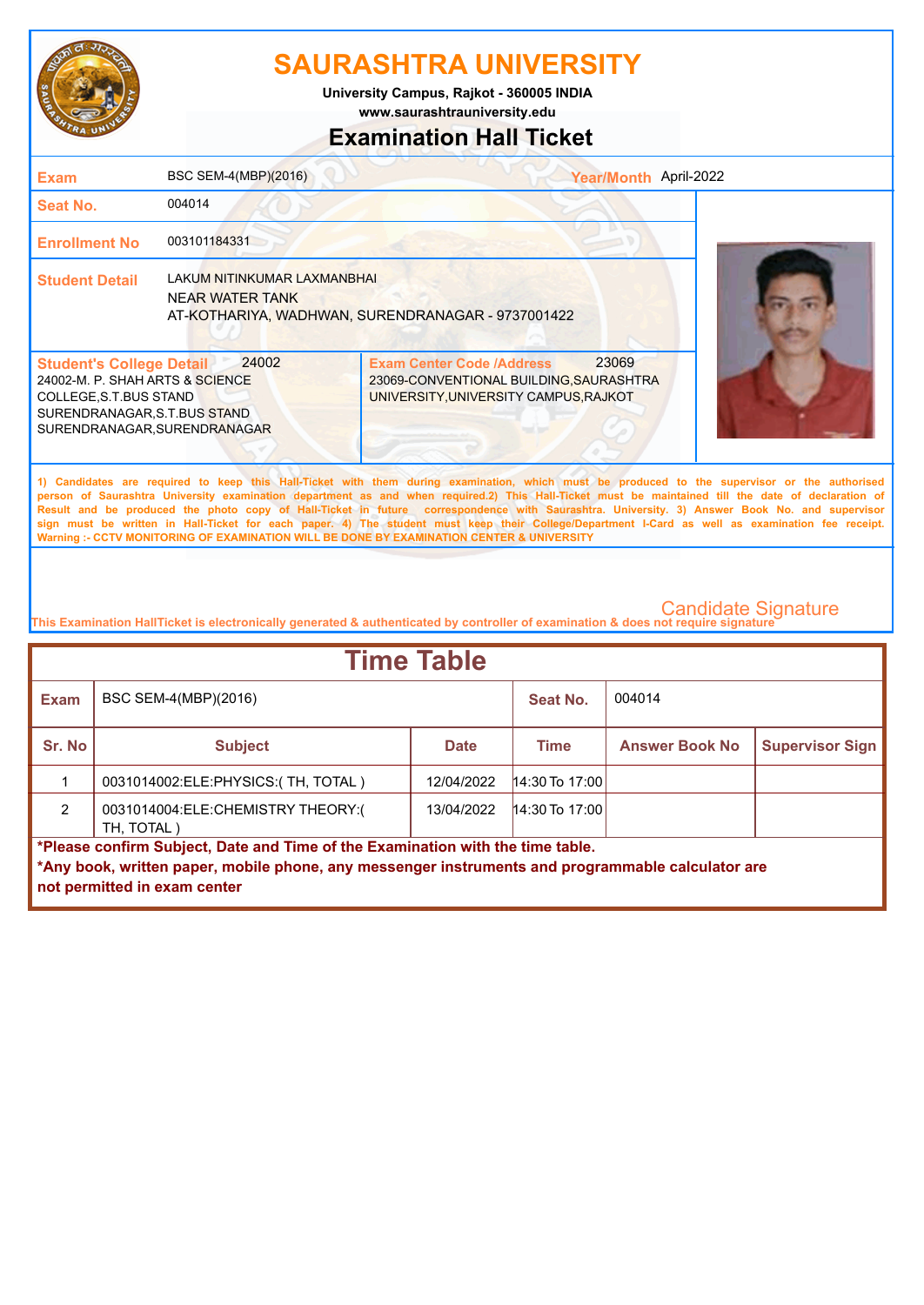

**www.saurashtrauniversity.edu University Campus, Rajkot - 360005 INDIA**

# **Examination Hall Ticket**

| Exam                                                                                                                                                          | BSC SEM-4(MBP)(2016)            | Year/Month April-2022                                                                                                                                                                                                                                                                                                                                                                                                                                                                                                                                                                                                                                                                               |  |
|---------------------------------------------------------------------------------------------------------------------------------------------------------------|---------------------------------|-----------------------------------------------------------------------------------------------------------------------------------------------------------------------------------------------------------------------------------------------------------------------------------------------------------------------------------------------------------------------------------------------------------------------------------------------------------------------------------------------------------------------------------------------------------------------------------------------------------------------------------------------------------------------------------------------------|--|
| Seat No.                                                                                                                                                      | 004015                          |                                                                                                                                                                                                                                                                                                                                                                                                                                                                                                                                                                                                                                                                                                     |  |
| <b>Enrollment No</b>                                                                                                                                          | 003101175920                    |                                                                                                                                                                                                                                                                                                                                                                                                                                                                                                                                                                                                                                                                                                     |  |
| <b>Student Detail</b>                                                                                                                                         | KAPADIYA RITESHKUMAR GIRISHBHAI | TO-WADHAVAN, WADHAVAN, SURENDRANAGAR - 9726219079                                                                                                                                                                                                                                                                                                                                                                                                                                                                                                                                                                                                                                                   |  |
| <b>Student's College Detail</b><br>24002-M. P. SHAH ARTS & SCIENCE<br>COLLEGE, S.T. BUS STAND<br>SURENDRANAGAR, S.T.BUS STAND<br>SURENDRANAGAR, SURENDRANAGAR | 24002                           | 23069<br><b>Exam Center Code /Address</b><br>23069-CONVENTIONAL BUILDING, SAURASHTRA<br>UNIVERSITY, UNIVERSITY CAMPUS, RAJKOT                                                                                                                                                                                                                                                                                                                                                                                                                                                                                                                                                                       |  |
|                                                                                                                                                               |                                 | 1) Candidates are required to keep this Hall-Ticket with them during examination, which must be produced to the supervisor or the authorised<br>person of Saurashtra University examination department as and when required.2) This Hall-Ticket must be maintained till the date of declaration of<br>Result and be produced the photo copy of Hall-Ticket in future correspondence with Saurashtra. University. 3) Answer Book No. and supervisor<br>sign must be written in Hall-Ticket for each paper. 4) The student must keep their College/Department I-Card as well as examination fee receipt.<br>Warning :- CCTV MONITORING OF EXAMINATION WILL BE DONE BY EXAMINATION CENTER & UNIVERSITY |  |

| <b>Time Table</b>                                                              |                                                                                                                                   |             |                  |                       |                        |  |
|--------------------------------------------------------------------------------|-----------------------------------------------------------------------------------------------------------------------------------|-------------|------------------|-----------------------|------------------------|--|
| <b>Exam</b>                                                                    | BSC SEM-4(MBP)(2016)                                                                                                              |             | Seat No.         | 004015                |                        |  |
| Sr. No                                                                         | <b>Subject</b>                                                                                                                    | <b>Date</b> | <b>Time</b>      | <b>Answer Book No</b> | <b>Supervisor Sign</b> |  |
|                                                                                | 0031014002:ELE:PHYSICS:(INT, TH,<br>TOTAL)                                                                                        | 12/04/2022  | $14:30$ To 17:00 |                       |                        |  |
| $\mathcal{P}$                                                                  | 0031014004:ELE:CHEMISTRY THEORY:(<br>TH, TOTAL)                                                                                   | 13/04/2022  | $14:30$ To 17:00 |                       |                        |  |
| *Please confirm Subject, Date and Time of the Examination with the time table. |                                                                                                                                   |             |                  |                       |                        |  |
|                                                                                | *Any book, written paper, mobile phone, any messenger instruments and programmable calculator are<br>not permitted in exam center |             |                  |                       |                        |  |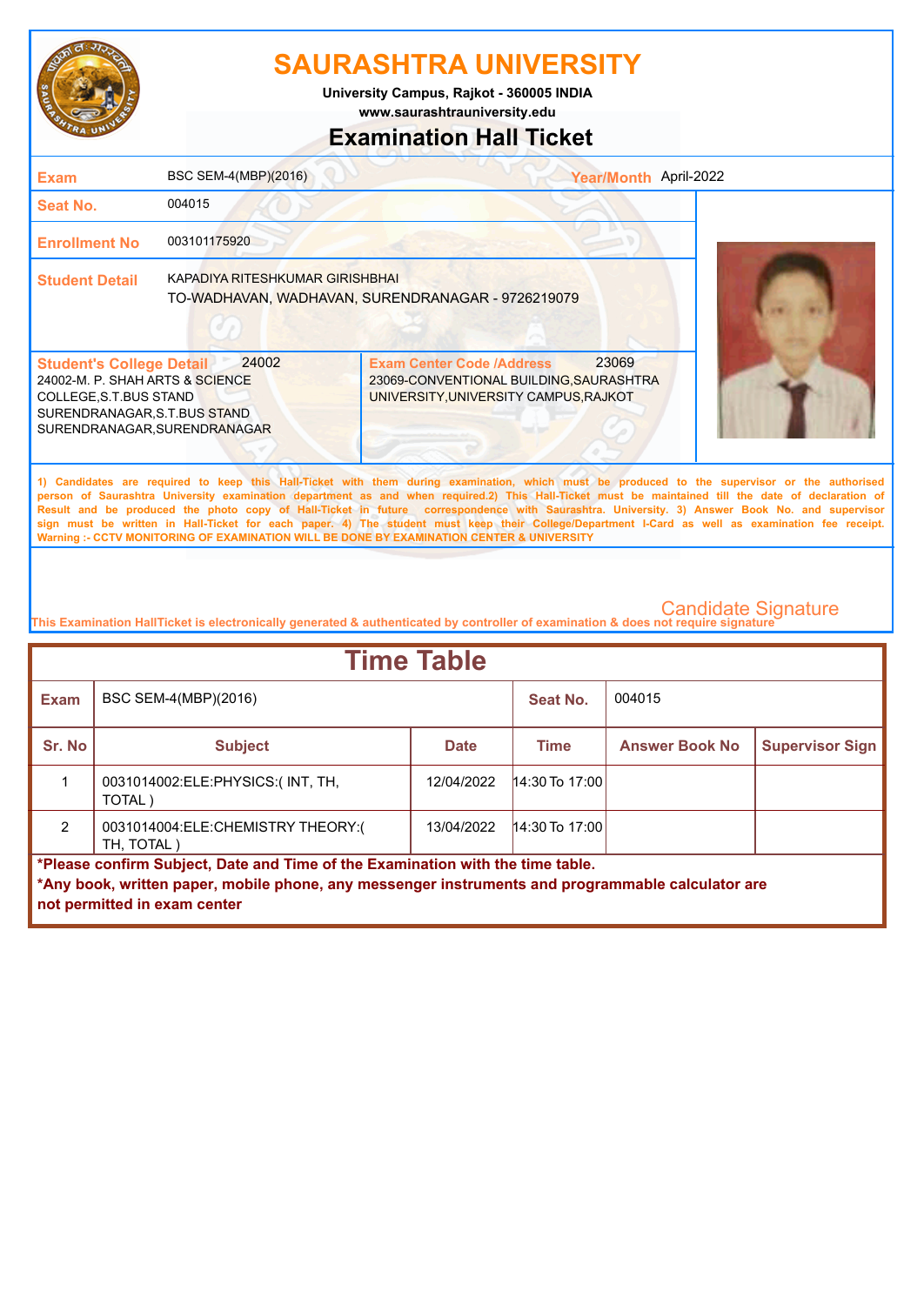

**University Campus, Rajkot - 360005 INDIA**

**www.saurashtrauniversity.edu**

### **Examination Hall Ticket**

| <b>Exam</b>                                                                                                                                                  | BSC SEM-4(MBP)(2016)                                                           | Year/Month April-2022                                                                                                                                                                                                                                                                                                                                                                                                                                                                                                                                                                                                                                                                               |  |
|--------------------------------------------------------------------------------------------------------------------------------------------------------------|--------------------------------------------------------------------------------|-----------------------------------------------------------------------------------------------------------------------------------------------------------------------------------------------------------------------------------------------------------------------------------------------------------------------------------------------------------------------------------------------------------------------------------------------------------------------------------------------------------------------------------------------------------------------------------------------------------------------------------------------------------------------------------------------------|--|
| <b>Seat No.</b>                                                                                                                                              | 004016                                                                         |                                                                                                                                                                                                                                                                                                                                                                                                                                                                                                                                                                                                                                                                                                     |  |
| <b>Enrollment No</b>                                                                                                                                         | 003101184350                                                                   |                                                                                                                                                                                                                                                                                                                                                                                                                                                                                                                                                                                                                                                                                                     |  |
| <b>Student Detail</b>                                                                                                                                        | <b>MANKOLIYA VIJAY KANJIBHAI</b><br>AT-BHADLI, VINCHHIYA, RAJKPOT - 9898679598 |                                                                                                                                                                                                                                                                                                                                                                                                                                                                                                                                                                                                                                                                                                     |  |
| <b>Student's College Detail</b><br>24002-M. P. SHAH ARTS & SCIENCE<br>COLLEGE, S.T.BUS STAND<br>SURENDRANAGAR, S.T.BUS STAND<br>SURENDRANAGAR, SURENDRANAGAR | 24002                                                                          | 23069<br><b>Exam Center Code /Address</b><br>23069-CONVENTIONAL BUILDING, SAURASHTRA<br>UNIVERSITY, UNIVERSITY CAMPUS, RAJKOT                                                                                                                                                                                                                                                                                                                                                                                                                                                                                                                                                                       |  |
|                                                                                                                                                              |                                                                                | 1) Candidates are required to keep this Hall-Ticket with them during examination, which must be produced to the supervisor or the authorised<br>person of Saurashtra University examination department as and when required.2) This Hall-Ticket must be maintained till the date of declaration of<br>Result and be produced the photo copy of Hall-Ticket in future correspondence with Saurashtra. University. 3) Answer Book No. and supervisor<br>sign must be written in Hall-Ticket for each paper. 4) The student must keep their College/Department I-Card as well as examination fee receipt.<br>Warning :- CCTV MONITORING OF EXAMINATION WILL BE DONE BY EXAMINATION CENTER & UNIVERSITY |  |

| <b>Time Table</b> |                                                                                                                                                                                                                     |             |                  |                       |                        |  |
|-------------------|---------------------------------------------------------------------------------------------------------------------------------------------------------------------------------------------------------------------|-------------|------------------|-----------------------|------------------------|--|
| <b>Exam</b>       | BSC SEM-4(MBP)(2016)                                                                                                                                                                                                |             | Seat No.         | 004016                |                        |  |
| Sr. No            | <b>Subject</b>                                                                                                                                                                                                      | <b>Date</b> | <b>Time</b>      | <b>Answer Book No</b> | <b>Supervisor Sign</b> |  |
|                   | 0031014002: ELE: PHYSICS: (TH, TOTAL)                                                                                                                                                                               | 12/04/2022  | $14:30$ To 17:00 |                       |                        |  |
| $\mathcal{P}$     | 0031014004:ELE:CHEMISTRY THEORY:(<br>TH. TOTAL )                                                                                                                                                                    | 13/04/2022  | $14:30$ To 17:00 |                       |                        |  |
|                   | *Please confirm Subject, Date and Time of the Examination with the time table.<br>*Any book, written paper, mobile phone, any messenger instruments and programmable calculator are<br>not permitted in exam center |             |                  |                       |                        |  |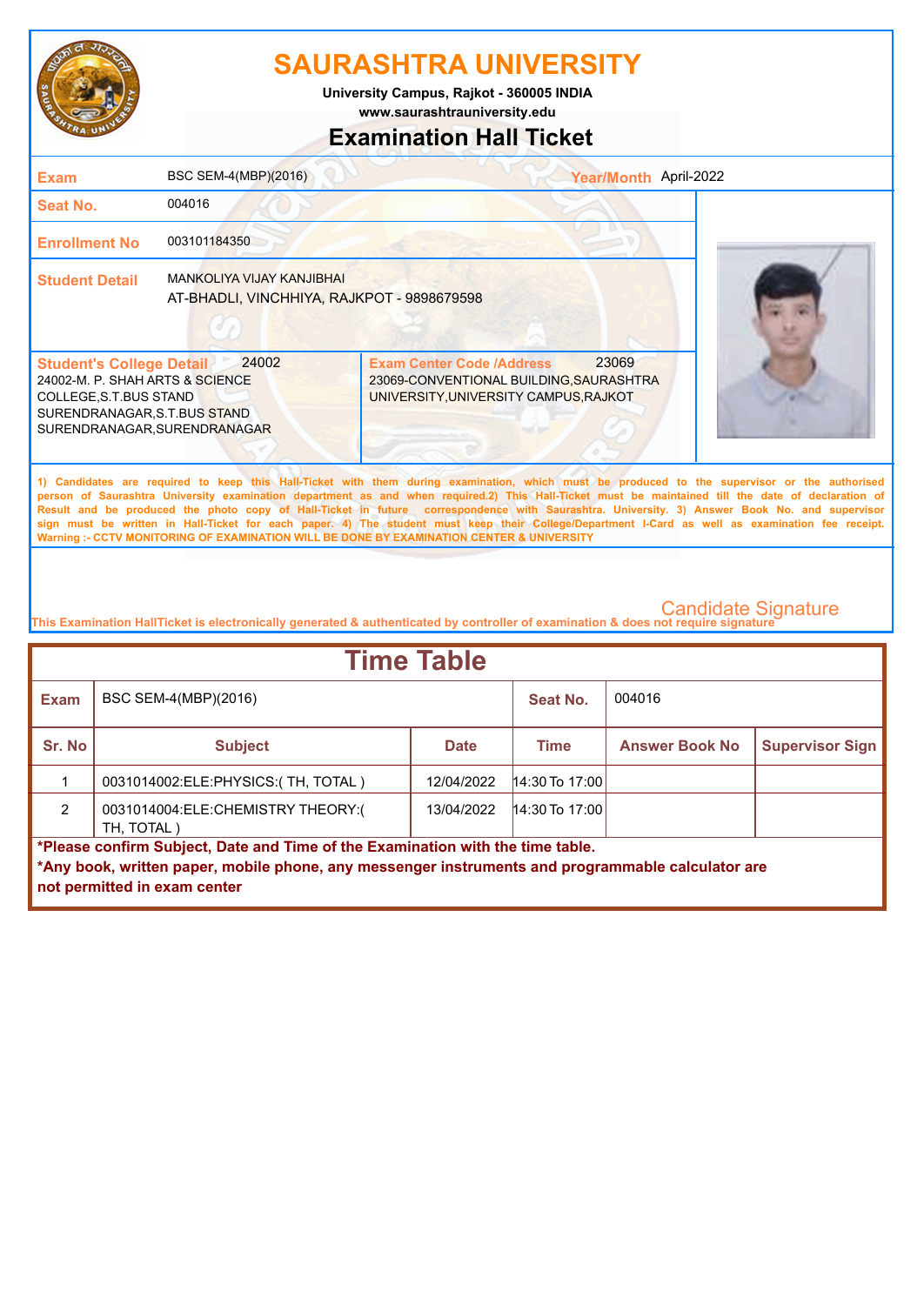

**www.saurashtrauniversity.edu University Campus, Rajkot - 360005 INDIA**

### **Examination Hall Ticket**

| <b>Exam</b>                                                                                                                                                 | BSC SEM-4(MBP)(2016)                                                                         |                                                                                                                               | Year/Month April-2022                                                                                                                                                                                                                                                                                                                                                                                                                                                                                                                                                                                  |
|-------------------------------------------------------------------------------------------------------------------------------------------------------------|----------------------------------------------------------------------------------------------|-------------------------------------------------------------------------------------------------------------------------------|--------------------------------------------------------------------------------------------------------------------------------------------------------------------------------------------------------------------------------------------------------------------------------------------------------------------------------------------------------------------------------------------------------------------------------------------------------------------------------------------------------------------------------------------------------------------------------------------------------|
| <b>Seat No.</b>                                                                                                                                             | 004017                                                                                       |                                                                                                                               |                                                                                                                                                                                                                                                                                                                                                                                                                                                                                                                                                                                                        |
| <b>Enrollment No</b>                                                                                                                                        | 003101184270                                                                                 |                                                                                                                               |                                                                                                                                                                                                                                                                                                                                                                                                                                                                                                                                                                                                        |
| <b>Student Detail</b>                                                                                                                                       | DHARJIYA NITINBHAI TEJABHAI<br>AT-VIJAI IYA<br>TA-THAN, THANGADH, SURENDRANAGAR - 9723532460 |                                                                                                                               |                                                                                                                                                                                                                                                                                                                                                                                                                                                                                                                                                                                                        |
| <b>Student's College Detail</b><br>24002-M. P. SHAH ARTS & SCIENCE<br>COLLEGE, S.T.BUS STAND<br>SURENDRANAGAR, S.T.BUS STAND<br>SURENDRANAGAR.SURENDRANAGAR | 24002                                                                                        | 23069<br><b>Exam Center Code /Address</b><br>23069-CONVENTIONAL BUILDING, SAURASHTRA<br>UNIVERSITY, UNIVERSITY CAMPUS, RAJKOT |                                                                                                                                                                                                                                                                                                                                                                                                                                                                                                                                                                                                        |
|                                                                                                                                                             |                                                                                              | Warning :- CCTV MONITORING OF EXAMINATION WILL BE DONE BY EXAMINATION CENTER & UNIVERSITY                                     | 1) Candidates are required to keep this Hall-Ticket with them during examination, which must be produced to the supervisor or the authorised<br>person of Saurashtra University examination department as and when required.2) This Hall-Ticket must be maintained till the date of declaration of<br>Result and be produced the photo copy of Hall-Ticket in future correspondence with Saurashtra. University. 3) Answer Book No. and supervisor<br>sign must be written in Hall-Ticket for each paper. 4) The student must keep their College/Department I-Card as well as examination fee receipt. |
|                                                                                                                                                             |                                                                                              |                                                                                                                               | $\sim$ $\cdots$ $\sim$                                                                                                                                                                                                                                                                                                                                                                                                                                                                                                                                                                                 |

| <b>Time Table</b>                                                                                                                                                                   |                                                 |             |                  |                       |                        |
|-------------------------------------------------------------------------------------------------------------------------------------------------------------------------------------|-------------------------------------------------|-------------|------------------|-----------------------|------------------------|
| <b>Exam</b>                                                                                                                                                                         | BSC SEM-4(MBP)(2016)                            |             | Seat No.         | 004017                |                        |
| Sr. No                                                                                                                                                                              | <b>Subject</b>                                  | <b>Date</b> | <b>Time</b>      | <b>Answer Book No</b> | <b>Supervisor Sign</b> |
|                                                                                                                                                                                     | 0031014004:ELE:CHEMISTRY THEORY:(<br>TH, TOTAL) | 13/04/2022  | $14:30$ To 17:00 |                       |                        |
| *Please confirm Subject, Date and Time of the Examination with the time table.<br>*Any book, written paper, mobile phone, any messenger instruments and programmable calculator are |                                                 |             |                  |                       |                        |
|                                                                                                                                                                                     | not permitted in exam center                    |             |                  |                       |                        |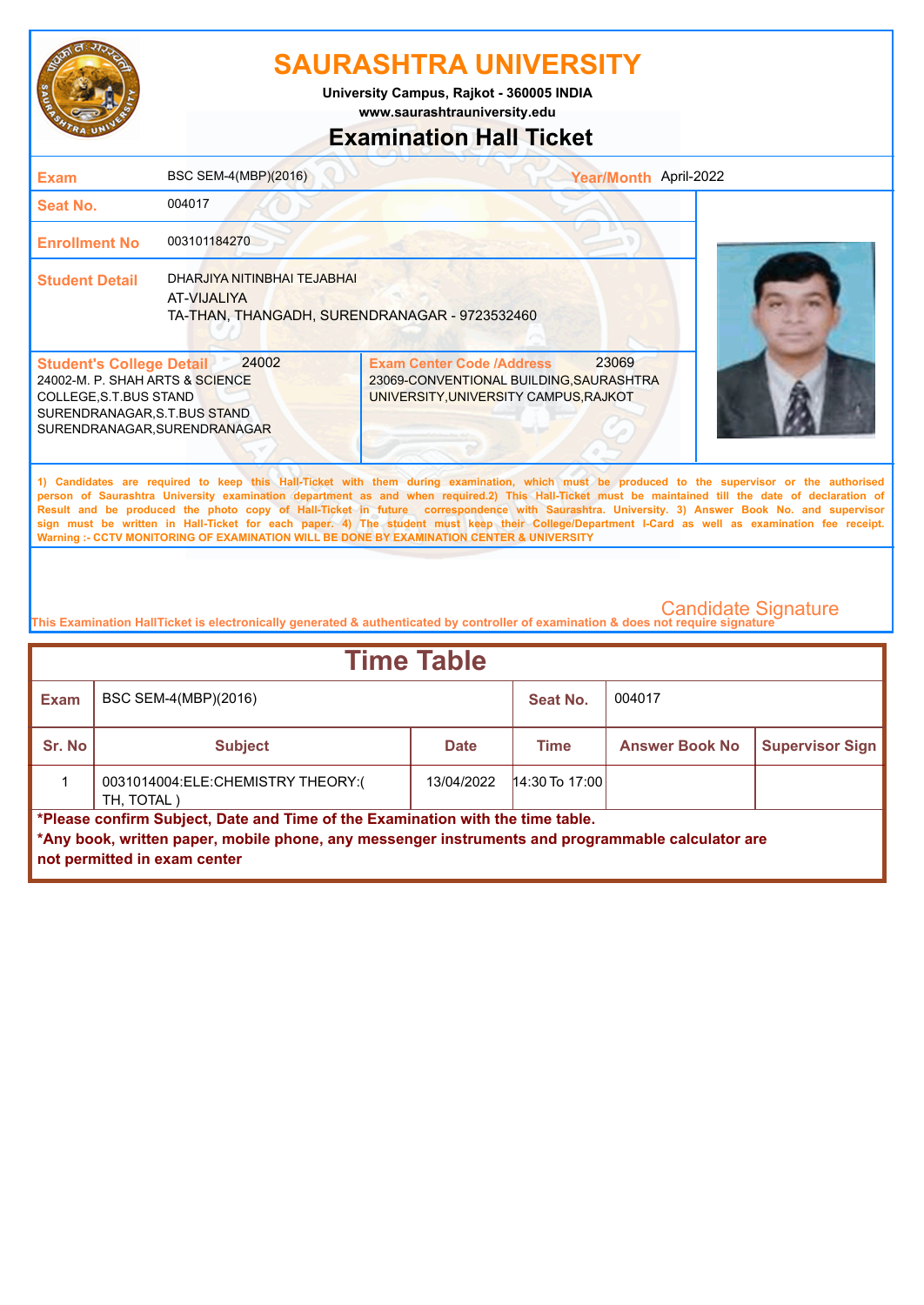

**www.saurashtrauniversity.edu University Campus, Rajkot - 360005 INDIA**

### **Examination Hall Ticket**

| <b>Exam</b>                                                                                                                                                                                                                                                                                                                                                                                                                                                                                                                                                                                                                                                                                         | BSC SEM-4(MBP)(2016)                                                             | Year/Month April-2022                                                                                                         |  |  |  |
|-----------------------------------------------------------------------------------------------------------------------------------------------------------------------------------------------------------------------------------------------------------------------------------------------------------------------------------------------------------------------------------------------------------------------------------------------------------------------------------------------------------------------------------------------------------------------------------------------------------------------------------------------------------------------------------------------------|----------------------------------------------------------------------------------|-------------------------------------------------------------------------------------------------------------------------------|--|--|--|
| Seat No.                                                                                                                                                                                                                                                                                                                                                                                                                                                                                                                                                                                                                                                                                            | 004018                                                                           |                                                                                                                               |  |  |  |
| <b>Enrollment No</b>                                                                                                                                                                                                                                                                                                                                                                                                                                                                                                                                                                                                                                                                                | 003101173181                                                                     |                                                                                                                               |  |  |  |
| <b>Student Detail</b>                                                                                                                                                                                                                                                                                                                                                                                                                                                                                                                                                                                                                                                                               | NAIYA PARIKSHITBHAI BHUPENDRABHAI<br>AT CHAMUNDA KRUPA VIVEKANAND SOCIETY 3 JUNA | JUNCTION, SURENDRANAGAR, SURENDRANAGAR - 9724347857                                                                           |  |  |  |
| <b>Student's College Detail</b><br>24002-M. P. SHAH ARTS & SCIENCE<br>COLLEGE, S.T.BUS STAND<br>SURENDRANAGAR, S.T.BUS STAND<br>SURENDRANAGAR, SURENDRANAGAR                                                                                                                                                                                                                                                                                                                                                                                                                                                                                                                                        | 24002                                                                            | 23069<br><b>Exam Center Code /Address</b><br>23069-CONVENTIONAL BUILDING, SAURASHTRA<br>UNIVERSITY, UNIVERSITY CAMPUS, RAJKOT |  |  |  |
| 1) Candidates are required to keep this Hall-Ticket with them during examination, which must be produced to the supervisor or the authorised<br>person of Saurashtra University examination department as and when required.2) This Hall-Ticket must be maintained till the date of declaration of<br>Result and be produced the photo copy of Hall-Ticket in future correspondence with Saurashtra. University. 3) Answer Book No. and supervisor<br>sign must be written in Hall-Ticket for each paper. 4) The student must keep their College/Department I-Card as well as examination fee receipt.<br>Warning :- CCTV MONITORING OF EXAMINATION WILL BE DONE BY EXAMINATION CENTER & UNIVERSITY |                                                                                  |                                                                                                                               |  |  |  |

| <b>Time Table</b> |                                                                                                                                                                                                                     |             |                  |                       |                        |  |  |
|-------------------|---------------------------------------------------------------------------------------------------------------------------------------------------------------------------------------------------------------------|-------------|------------------|-----------------------|------------------------|--|--|
| <b>Exam</b>       | BSC SEM-4(MBP)(2016)                                                                                                                                                                                                |             | Seat No.         | 004018                |                        |  |  |
| Sr. No            | <b>Subject</b>                                                                                                                                                                                                      | <b>Date</b> | Time             | <b>Answer Book No</b> | <b>Supervisor Sign</b> |  |  |
|                   | 0031014004:ELE:CHEMISTRY THEORY:(<br>TH, TOTAL)                                                                                                                                                                     | 13/04/2022  | $14:30$ To 17:00 |                       |                        |  |  |
|                   | *Please confirm Subject, Date and Time of the Examination with the time table.<br>*Any book, written paper, mobile phone, any messenger instruments and programmable calculator are<br>not permitted in exam center |             |                  |                       |                        |  |  |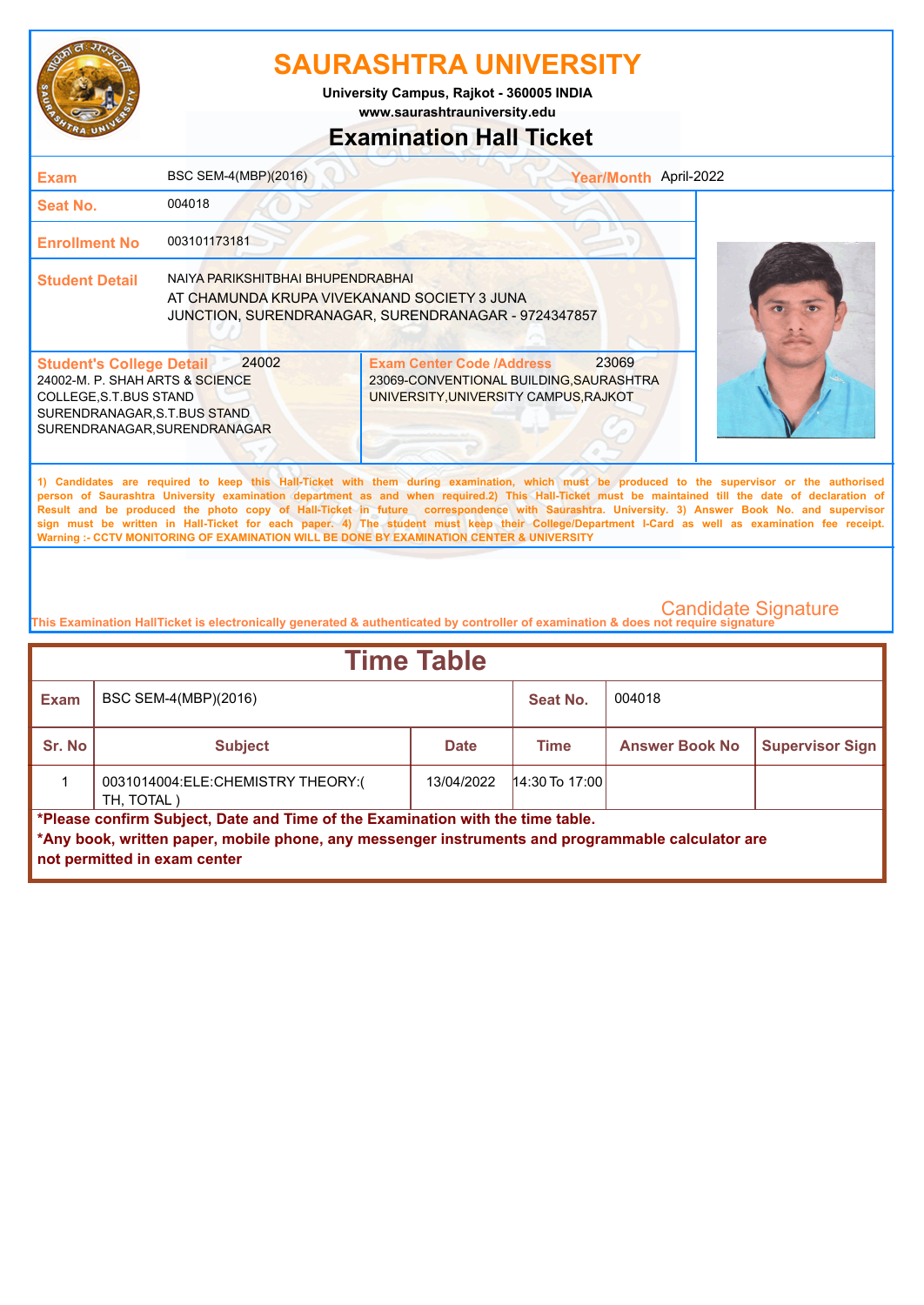

**www.saurashtrauniversity.edu University Campus, Rajkot - 360005 INDIA**

# **Examination Hall Ticket**

| <b>Exam</b>                                                                                                                                                  | BSC SEM-4(MBP)(2016)           | Year/Month April-2022                                                                                                                                                                                                                                                                                                                                                                                                                                                                                                                                                                                                                                                                               |  |
|--------------------------------------------------------------------------------------------------------------------------------------------------------------|--------------------------------|-----------------------------------------------------------------------------------------------------------------------------------------------------------------------------------------------------------------------------------------------------------------------------------------------------------------------------------------------------------------------------------------------------------------------------------------------------------------------------------------------------------------------------------------------------------------------------------------------------------------------------------------------------------------------------------------------------|--|
| <b>Seat No.</b>                                                                                                                                              | 004019                         |                                                                                                                                                                                                                                                                                                                                                                                                                                                                                                                                                                                                                                                                                                     |  |
| <b>Enrollment No</b>                                                                                                                                         | 003101184985                   |                                                                                                                                                                                                                                                                                                                                                                                                                                                                                                                                                                                                                                                                                                     |  |
| <b>Student Detail</b>                                                                                                                                        | ROJASARA SANDIPBHAI BHARATBHAI | AT: MOTA TIMBLA, LIMBDI, SURENDRANAGAR - 9173944333                                                                                                                                                                                                                                                                                                                                                                                                                                                                                                                                                                                                                                                 |  |
| <b>Student's College Detail</b><br>24002-M. P. SHAH ARTS & SCIENCE<br>COLLEGE, S.T.BUS STAND<br>SURENDRANAGAR, S.T.BUS STAND<br>SURENDRANAGAR, SURENDRANAGAR | 24002                          | 23069<br><b>Exam Center Code /Address</b><br>23069-CONVENTIONAL BUILDING, SAURASHTRA<br>UNIVERSITY, UNIVERSITY CAMPUS, RAJKOT                                                                                                                                                                                                                                                                                                                                                                                                                                                                                                                                                                       |  |
|                                                                                                                                                              |                                | 1) Candidates are required to keep this Hall-Ticket with them during examination, which must be produced to the supervisor or the authorised<br>person of Saurashtra University examination department as and when required.2) This Hall-Ticket must be maintained till the date of declaration of<br>Result and be produced the photo copy of Hall-Ticket in future correspondence with Saurashtra. University. 3) Answer Book No. and supervisor<br>sign must be written in Hall-Ticket for each paper. 4) The student must keep their College/Department I-Card as well as examination fee receipt.<br>Warning :- CCTV MONITORING OF EXAMINATION WILL BE DONE BY EXAMINATION CENTER & UNIVERSITY |  |
|                                                                                                                                                              |                                |                                                                                                                                                                                                                                                                                                                                                                                                                                                                                                                                                                                                                                                                                                     |  |

| <b>Time Table</b> |                                                                                                                                                                                                                     |             |                  |                       |                        |  |  |
|-------------------|---------------------------------------------------------------------------------------------------------------------------------------------------------------------------------------------------------------------|-------------|------------------|-----------------------|------------------------|--|--|
| <b>Exam</b>       | BSC SEM-4(MBP)(2016)                                                                                                                                                                                                |             | Seat No.         | 004019                |                        |  |  |
| Sr. No            | <b>Subject</b>                                                                                                                                                                                                      | <b>Date</b> | <b>Time</b>      | <b>Answer Book No</b> | <b>Supervisor Sign</b> |  |  |
|                   | 0031014004:ELE:CHEMISTRY THEORY:(<br>TH, TOTAL)                                                                                                                                                                     | 13/04/2022  | $14:30$ To 17:00 |                       |                        |  |  |
|                   | *Please confirm Subject, Date and Time of the Examination with the time table.<br>*Any book, written paper, mobile phone, any messenger instruments and programmable calculator are<br>not permitted in exam center |             |                  |                       |                        |  |  |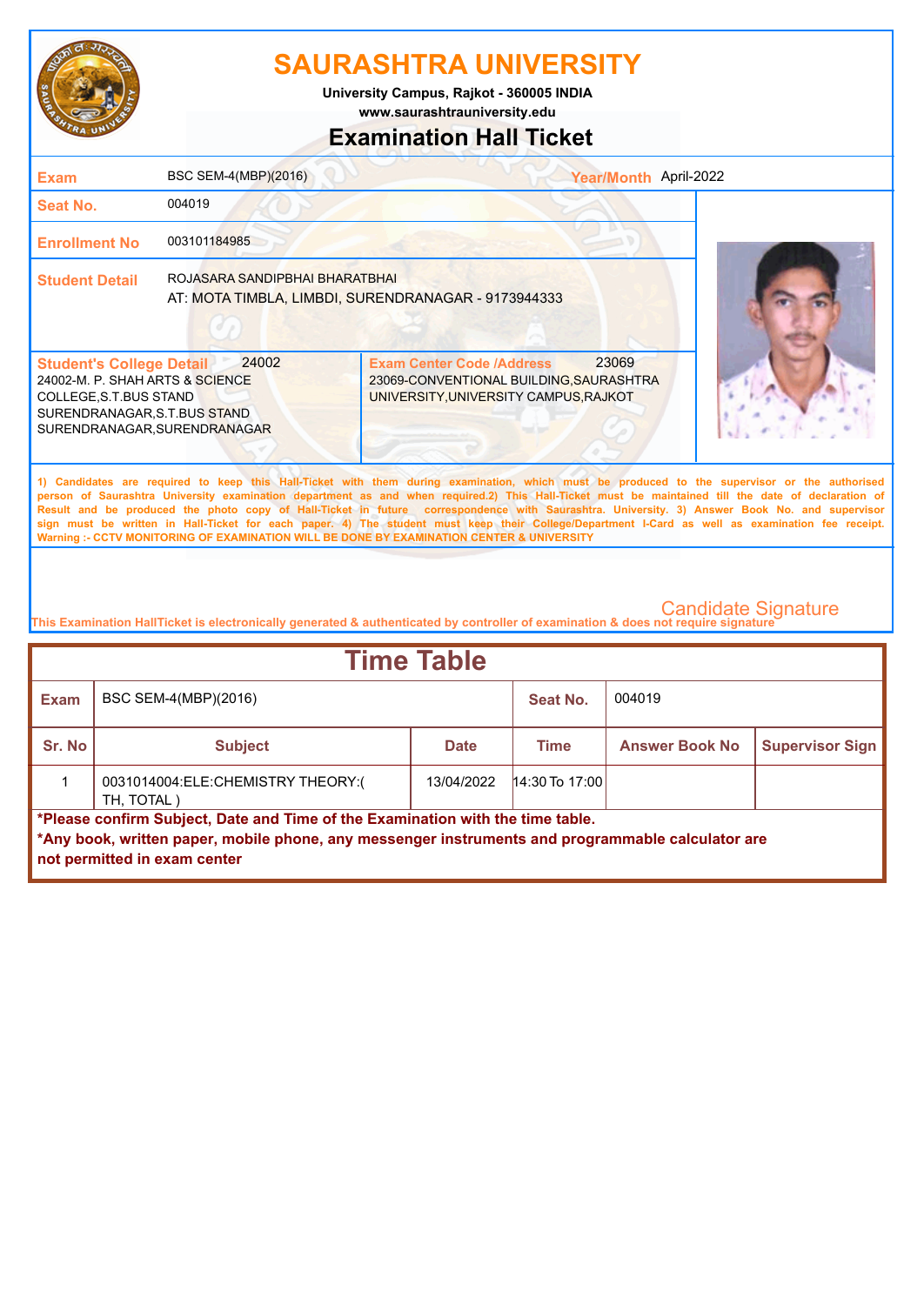

**University Campus, Rajkot - 360005 INDIA**

**www.saurashtrauniversity.edu**

### **Examination Hall Ticket**

| <b>Exam</b>                                                                                                                                                   | BSC SEM-4(MBP)(2016)                                                               | Year/Month April-2022                                                                                                                                                                                                                                                                                                                                                                                                                                                                                                                                                                                                                                                                               |  |
|---------------------------------------------------------------------------------------------------------------------------------------------------------------|------------------------------------------------------------------------------------|-----------------------------------------------------------------------------------------------------------------------------------------------------------------------------------------------------------------------------------------------------------------------------------------------------------------------------------------------------------------------------------------------------------------------------------------------------------------------------------------------------------------------------------------------------------------------------------------------------------------------------------------------------------------------------------------------------|--|
| Seat No.                                                                                                                                                      | 004020                                                                             |                                                                                                                                                                                                                                                                                                                                                                                                                                                                                                                                                                                                                                                                                                     |  |
| <b>Enrollment No</b>                                                                                                                                          | 003101175797                                                                       |                                                                                                                                                                                                                                                                                                                                                                                                                                                                                                                                                                                                                                                                                                     |  |
| <b>Student Detail</b>                                                                                                                                         | ALGOTAR CHANDRESHKUMAR PRAKASHBHAI<br>TO-DANAVAD, MULI, SURENDRANAGAR - 7600368133 |                                                                                                                                                                                                                                                                                                                                                                                                                                                                                                                                                                                                                                                                                                     |  |
| <b>Student's College Detail</b><br>24002-M. P. SHAH ARTS & SCIENCE<br>COLLEGE, S.T. BUS STAND<br>SURENDRANAGAR, S.T.BUS STAND<br>SURENDRANAGAR, SURENDRANAGAR | 24002                                                                              | 23069<br><b>Exam Center Code /Address</b><br>23069-CONVENTIONAL BUILDING, SAURASHTRA<br>UNIVERSITY, UNIVERSITY CAMPUS, RAJKOT                                                                                                                                                                                                                                                                                                                                                                                                                                                                                                                                                                       |  |
|                                                                                                                                                               |                                                                                    | 1) Candidates are required to keep this Hall-Ticket with them during examination, which must be produced to the supervisor or the authorised<br>person of Saurashtra University examination department as and when required.2) This Hall-Ticket must be maintained till the date of declaration of<br>Result and be produced the photo copy of Hall-Ticket in future correspondence with Saurashtra. University. 3) Answer Book No. and supervisor<br>sign must be written in Hall-Ticket for each paper. 4) The student must keep their College/Department I-Card as well as examination fee receipt.<br>Warning :- CCTV MONITORING OF EXAMINATION WILL BE DONE BY EXAMINATION CENTER & UNIVERSITY |  |

| <b>Time Table</b>                                                                                                                                                                                                   |                                    |             |                  |                       |                        |  |  |
|---------------------------------------------------------------------------------------------------------------------------------------------------------------------------------------------------------------------|------------------------------------|-------------|------------------|-----------------------|------------------------|--|--|
| <b>Exam</b>                                                                                                                                                                                                         | BSC SEM-4(MBP)(2016)               |             | Seat No.         | 004020                |                        |  |  |
| Sr. No                                                                                                                                                                                                              | <b>Subject</b>                     | <b>Date</b> | Time             | <b>Answer Book No</b> | <b>Supervisor Sign</b> |  |  |
|                                                                                                                                                                                                                     | 0031014002:ELE:PHYSICS:(TH, TOTAL) | 12/04/2022  | $14:30$ To 17:00 |                       |                        |  |  |
| *Please confirm Subject, Date and Time of the Examination with the time table.<br>*Any book, written paper, mobile phone, any messenger instruments and programmable calculator are<br>not permitted in exam center |                                    |             |                  |                       |                        |  |  |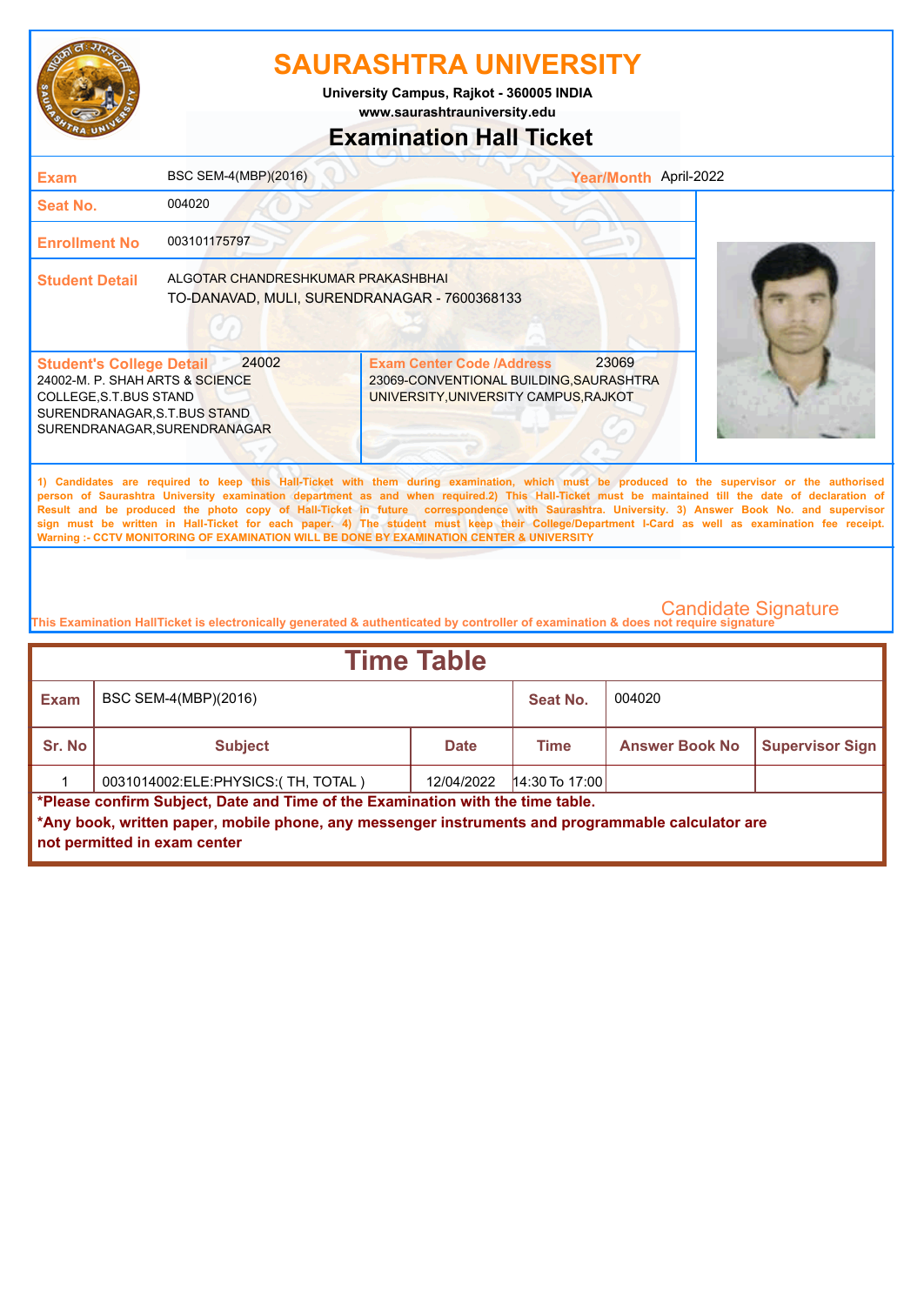

**www.saurashtrauniversity.edu University Campus, Rajkot - 360005 INDIA**

### **Examination Hall Ticket**

| <b>Exam</b>                                                                                                                                                  | BSC SEM-4(MBP)(2016)                                    | Year/Month April-2022                                                                                                                                                                                                                                                                                                                                                                                                                                                                                                                                                                                                                                                                               |                            |
|--------------------------------------------------------------------------------------------------------------------------------------------------------------|---------------------------------------------------------|-----------------------------------------------------------------------------------------------------------------------------------------------------------------------------------------------------------------------------------------------------------------------------------------------------------------------------------------------------------------------------------------------------------------------------------------------------------------------------------------------------------------------------------------------------------------------------------------------------------------------------------------------------------------------------------------------------|----------------------------|
| Seat No.                                                                                                                                                     | 004021                                                  |                                                                                                                                                                                                                                                                                                                                                                                                                                                                                                                                                                                                                                                                                                     |                            |
| <b>Enrollment No</b>                                                                                                                                         | 003101185462                                            |                                                                                                                                                                                                                                                                                                                                                                                                                                                                                                                                                                                                                                                                                                     |                            |
| <b>Student Detail</b>                                                                                                                                        | VYAS DEVARSHI JAYDEEPBHAI<br>SURENDRANAGAR - 9724805540 | 168 NEW HOUSING BORD BEHIND JNV SCHOOL, WADHWAN,                                                                                                                                                                                                                                                                                                                                                                                                                                                                                                                                                                                                                                                    |                            |
| <b>Student's College Detail</b><br>24002-M. P. SHAH ARTS & SCIENCE<br>COLLEGE, S.T.BUS STAND<br>SURENDRANAGAR, S.T.BUS STAND<br>SURENDRANAGAR, SURENDRANAGAR | 24002                                                   | 23069<br><b>Exam Center Code /Address</b><br>23069-CONVENTIONAL BUILDING, SAURASHTRA<br>UNIVERSITY, UNIVERSITY CAMPUS, RAJKOT                                                                                                                                                                                                                                                                                                                                                                                                                                                                                                                                                                       |                            |
|                                                                                                                                                              |                                                         | 1) Candidates are required to keep this Hall-Ticket with them during examination, which must be produced to the supervisor or the authorised<br>person of Saurashtra University examination department as and when required.2) This Hall-Ticket must be maintained till the date of declaration of<br>Result and be produced the photo copy of Hall-Ticket in future correspondence with Saurashtra. University. 3) Answer Book No. and supervisor<br>sign must be written in Hall-Ticket for each paper. 4) The student must keep their College/Department I-Card as well as examination fee receipt.<br>Warning :- CCTV MONITORING OF EXAMINATION WILL BE DONE BY EXAMINATION CENTER & UNIVERSITY |                            |
|                                                                                                                                                              |                                                         | This Examination HallTicket is electronically generated & authenticated by controller of examination & does not require signature                                                                                                                                                                                                                                                                                                                                                                                                                                                                                                                                                                   | <b>Candidate Signature</b> |

| <b>Exam</b><br>BSC SEM-4(MBP)(2016)<br>Seat No.                                                                                                                                                                     | 004021                |                        |  |  |  |  |
|---------------------------------------------------------------------------------------------------------------------------------------------------------------------------------------------------------------------|-----------------------|------------------------|--|--|--|--|
|                                                                                                                                                                                                                     |                       |                        |  |  |  |  |
| Sr. No<br><b>Subject</b><br><b>Date</b><br><b>Time</b>                                                                                                                                                              | <b>Answer Book No</b> | <b>Supervisor Sign</b> |  |  |  |  |
| 0031014002:ELE:PHYSICS:(TH, TOTAL)<br>$14:30$ To 17:00<br>12/04/2022                                                                                                                                                |                       |                        |  |  |  |  |
| *Please confirm Subject, Date and Time of the Examination with the time table.<br>*Any book, written paper, mobile phone, any messenger instruments and programmable calculator are<br>not permitted in exam center |                       |                        |  |  |  |  |